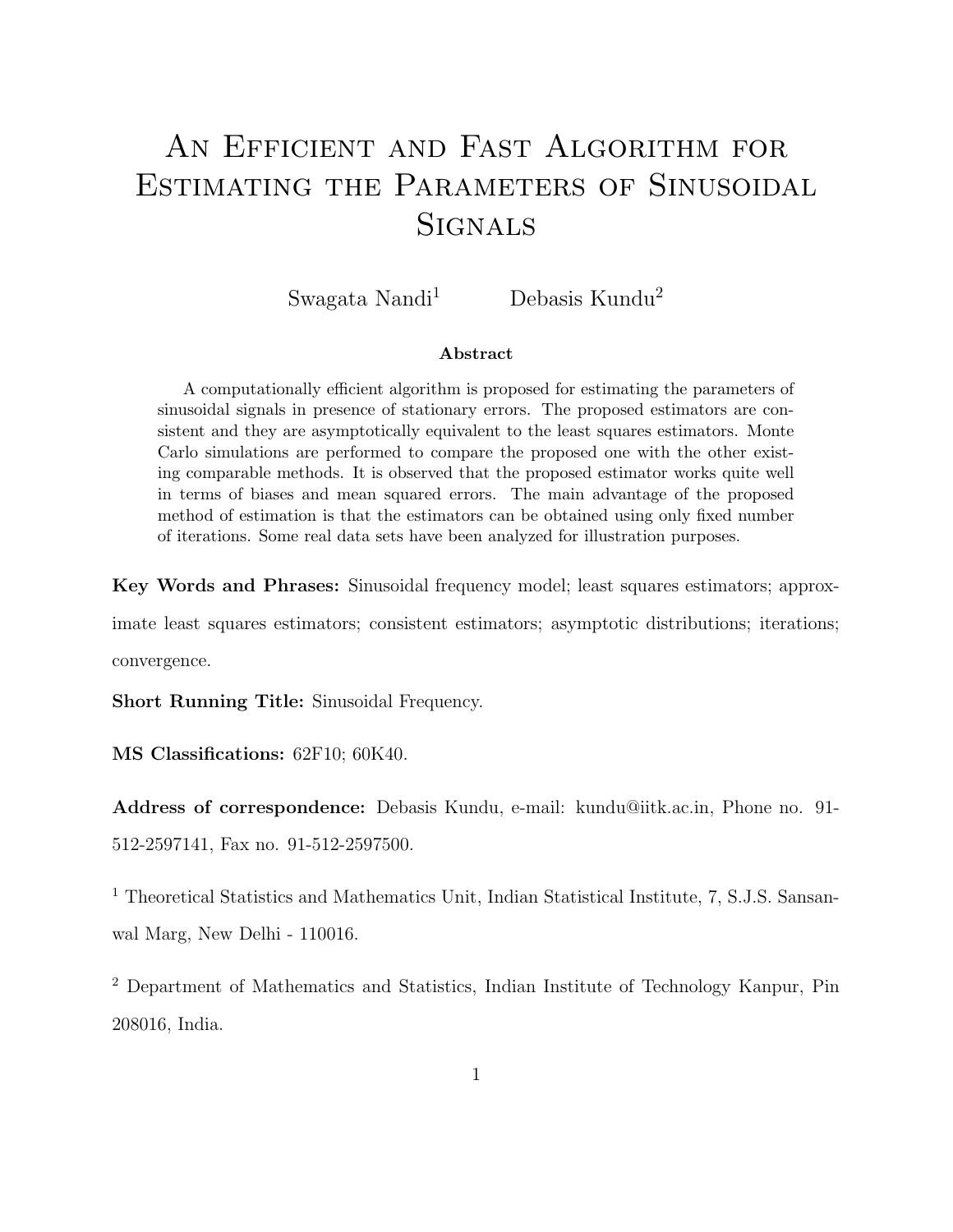### 1 Introduction

We consider the following model;

$$
y(t) = \sum_{j=1}^{p} [A_j \cos(\omega_j t) + B_j \sin(\omega_j t)] + X(t); \qquad t = 1, ..., N.
$$
 (1)

Here  $A_j$ s and  $B_j$ s are unknown amplitudes and none of them is identically equal to zero. The  $\omega_i$ s are unknown frequencies lying strictly between 0 and  $\pi$  and they are distinct. The error random variables  $X(t)$ s are stationary linear processes and they satisfy the following assumption.

ASSUMPTION 1: The error random variables  $X(t)$ s have the following structure.

$$
X(t) = \sum_{j=-\infty}^{\infty} a(j)e(t-j),
$$
\n(2)

where  $e(t)$ s are independent and identically distributed (i.i.d.) random variables with mean zero and finite variance  $\sigma^2$  and  $a(j)$ s are real numbers such that

$$
\sum_{j=-\infty}^{\infty} |a(j)| < \infty. \tag{3}
$$

The number of components  $p$  is assumed to be known. The problem is to estimate the unknown parameters  $A_j$ s,  $B_j$ s and  $\omega_j$ s, given a sample of size N, namely  $y(1), \ldots, y(N)$ . In this paper, we mainly consider efficient estimation of  $\omega_j$ s, even though the estimation of the linear parameters is also very important.

Estimation of frequencies in presence of additive noise is a very important problem in the time series analysis and in the area of statistical signal processing. Starting with the work of Fisher (1929), this problem has received considerable attention. Brillinger (1987) discussed some of the very important real life applications of this particular problem, see Kay and Marple (1981) also. Stoica (1993) provided an extensive list of references up to that time and see Kundu (2002) for some of the recent references.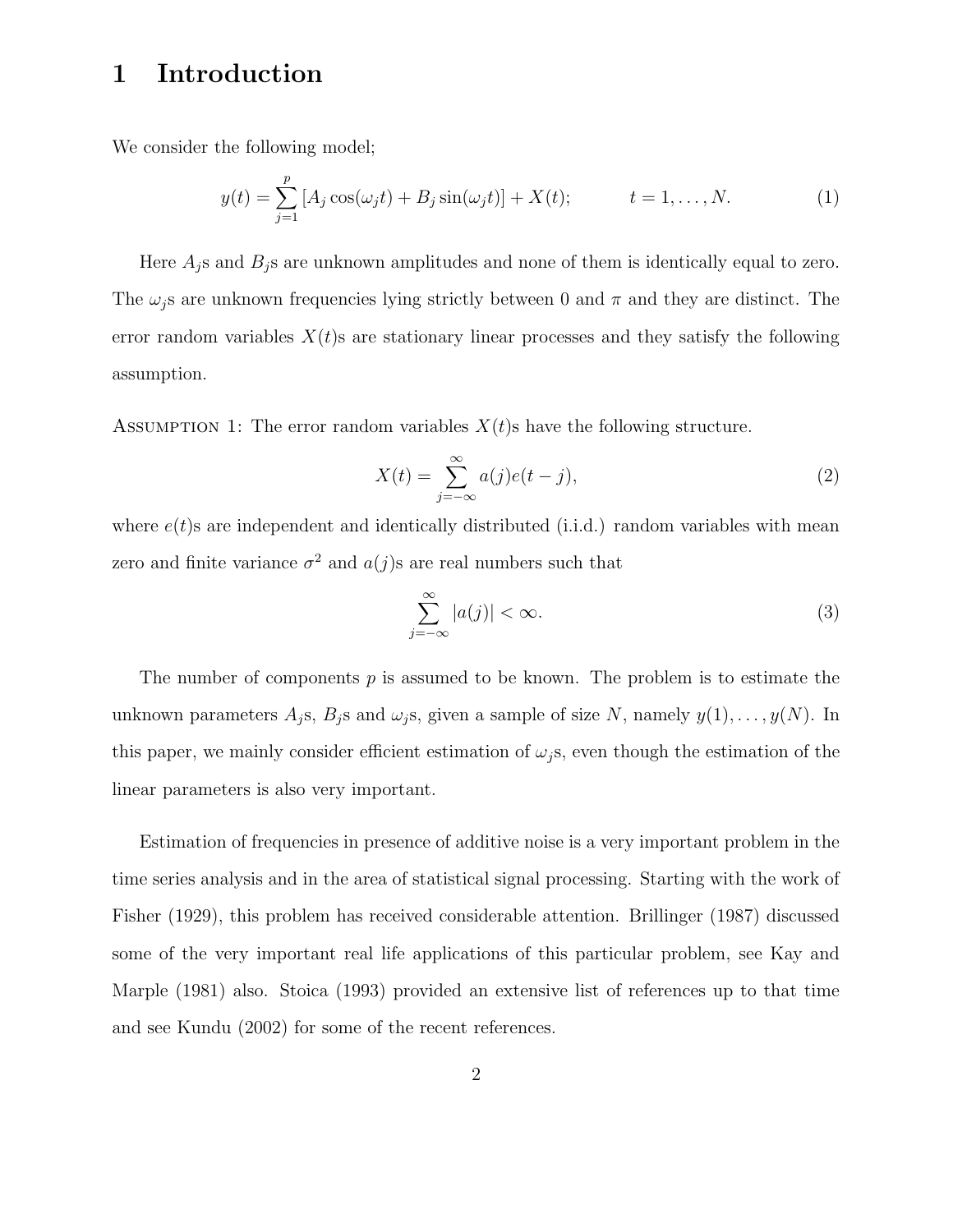The optimum rate of convergence can be obtained by the least squares estimators and their convergence rate is  $O_p(N^{-\frac{3}{2}})$ . Here  $O_p(N^{-\delta})$  means  $N^{\delta}O_p(N^{-\delta})$  is bounded in probability. The periodogram estimators (without the constraint of Fourier frequency) also provide the best possible rate and they are asymptotically equivalent to the least squares estimators. Finding the least squares estimators tends to be computationally intensive as the functions to be optimized are highly non-linear in parameters. Thus, very good (close enough to the true value) initial estimates are needed. Several techniques are available in the literature, for example Pisarenko (1973), Chan, Lavoie and Plant (1981), which attempt to find computationally efficient frequency estimators. However, these procedures produce estimators having convergence rate  $O_p(N^{-\frac{1}{2}})$ . The periodogram maximizer over Fourier frequencies does not generally provide good initial estimates as the convergence rate is  $O_p(N^{-1})$ , see for example Rice and Rosenblatt (1988), whereas an initial estimate of the convergence rate  $O_p(N^{-1-\delta})$  $(\delta > 0)$  is needed for most of the iterative techniques to work.

In this paper, we propose a new iterative procedure similar to the procedure of Bai, et al. (2002). The method uses a correction term based on  $P_N(j)$  and  $Q_N(j)$  to be defined in theorem 1, which are functions of the data vector as well as the available frequency estimator corresponding to j-th component. The forms of the functions  $P_N(j)$  and  $Q_N(j)$ are motivated by the least squares method. It is observed that if the initial guess is accurate up to the order  $N^{-1}$ , then our three step iterative procedure produces fully efficient frequency estimator which has the same rate of convergence as the least squares estimators. In the proposed method we do not use the fixed sample size available for estimation at each step. At first step we use a fraction of it and at the last step we use the whole data set by gradually increasing the effective sample sizes.

The rest of the paper is organized as follows. Two different estimators and their properties are discussed in Section 2. The proposed algorithm is presented in Section 3. Simulation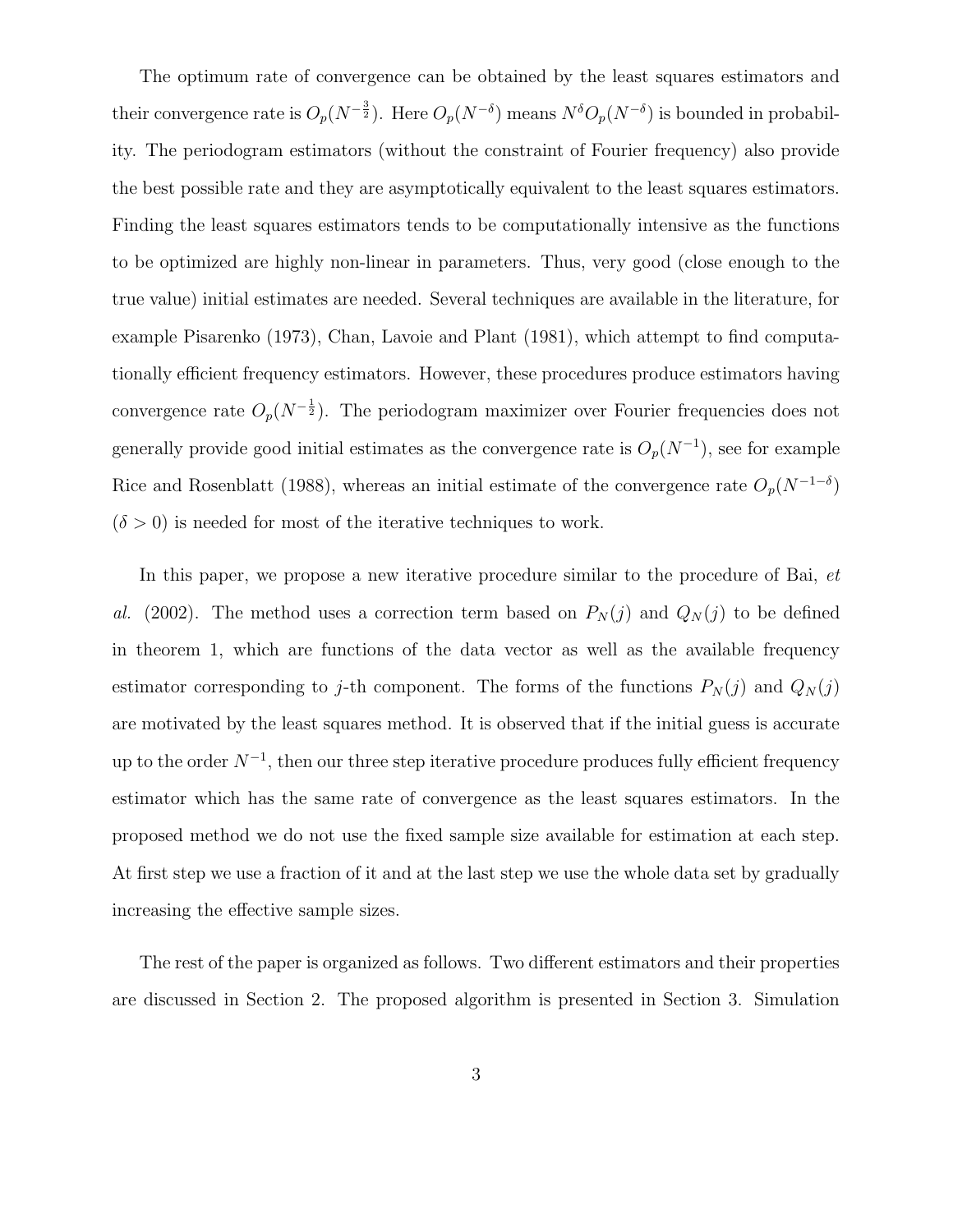results and analysis based on some real data are presented in Section 4 and finally the conclusion appears in Section 5. All the proofs are provided in the appendix.

### 2 ESTIMATION PROCEDURES

There are mainly two different methods of estimation of the unknown parameters. We will briefly discuss both of them below.

#### LEAST SQUARES ESTIMATORS:

The least squares estimators (LSEs) of the unknown parameters can be obtained by minimizing the residual sum of squares, namely;

$$
R(\mathbf{A}, \mathbf{B}, \boldsymbol{\omega}) = \sum_{t=1}^{N} \left( y(t) - \sum_{j=1}^{p} \left[ A_j \cos(\omega_j t) + B_j \sin(\omega_j t) \right] \right)^2, \tag{4}
$$

with respect to  $\mathbf{A} = (A_1, \ldots, A_p), \mathbf{B} = (B_1, \ldots, B_p)$  and  $\boldsymbol{\omega} = (\omega_1, \ldots, \omega_p).$  Note that  $R(\mathbf{A}, \mathbf{B}, \boldsymbol{\omega})$  can be written as follows;

$$
R(\mathbf{A}, \mathbf{B}, \boldsymbol{\omega}) = R(\boldsymbol{\alpha}, \boldsymbol{\omega}) = \left[\mathbf{Y} - \mathbf{X}(\boldsymbol{\omega})\boldsymbol{\alpha}\right]^T \left[\mathbf{Y} - \mathbf{X}(\boldsymbol{\omega})\boldsymbol{\alpha}\right],\tag{5}
$$

where  $\mathbf{Y} = [y(1), \dots, y(N)]^T$ ,  $\boldsymbol{\alpha} = [A_1, \dots, A_p, B_1, \dots, B_p]^T$ ,  $\boldsymbol{\omega} = (\omega_1, \dots, \omega_p)^T$  and  $\mathbf{X}(\boldsymbol{\omega})$  is an  $N \times 2p$  matrix of the form

$$
\mathbf{X}(\boldsymbol{\omega}) = \begin{bmatrix} \cos(\omega_1) & \dots & \cos(\omega_p) & \sin(\omega_1) & \dots & \sin(\omega_p) \\ \cos(2\omega_1) & \dots & \cos(2\omega_p) & \sin(2\omega_1) & \dots & \sin(2\omega_p) \\ \vdots & \dots & \vdots & \vdots & \dots & \vdots \\ \cos(N\omega_1) & \dots & \cos(N\omega_p) & \sin(N\omega_1) & \dots & \sin(N\omega_p) \end{bmatrix}
$$
(6)

From (5), it is clear that  $\alpha$  can be separated from  $\omega$ . Therefore, by using the separable regression techniques of Richards (1961), the LSE of  $\alpha$  can be obtained in terms of  $\omega$ . For fixed  $\omega$ , the LSE of  $\alpha$  can be obtained as

$$
\hat{\alpha}(\omega) = \left[\mathbf{X}^T(\omega)\mathbf{X}(\omega)\right]^{-1}\mathbf{X}^T(\omega)\mathbf{Y}.
$$
\n(7)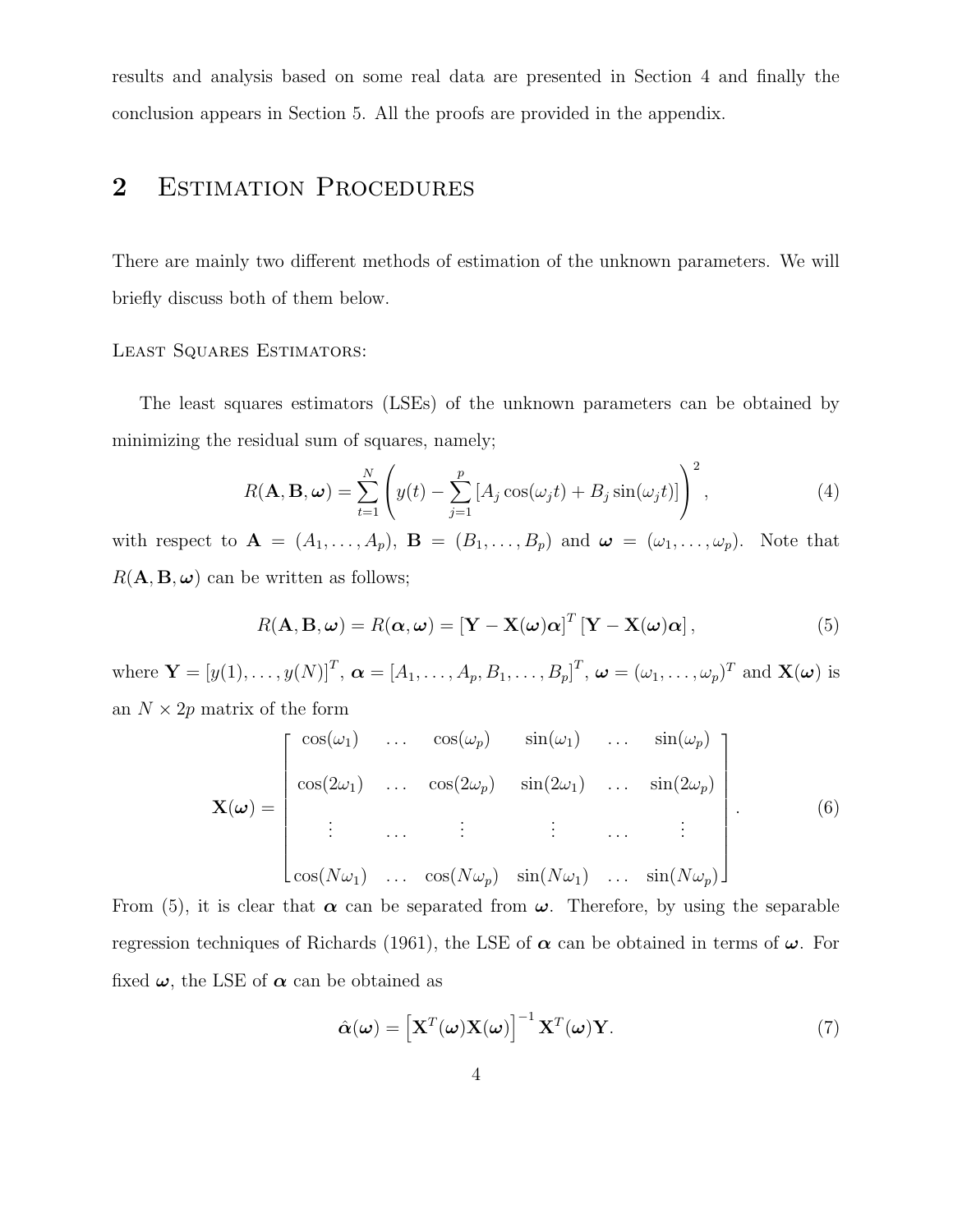If we replace  $\hat{\boldsymbol{\alpha}}(\boldsymbol{\omega})$  in (5), we obtain

$$
Q(\boldsymbol{\omega}) = R(\hat{\boldsymbol{\alpha}}(\boldsymbol{\omega}), \boldsymbol{\omega}) = \mathbf{Y}^T \left[ \mathbf{I} - \mathbf{P}_{X(\boldsymbol{\omega})} \right] \mathbf{Y},
$$
\n(8)

where

$$
\mathbf{P}_{X(\boldsymbol{\omega})} = \mathbf{X}(\boldsymbol{\omega}) \left[ \mathbf{X}^T(\boldsymbol{\omega}) \mathbf{X}(\boldsymbol{\omega}) \right]^{-1} \mathbf{X}^T(\boldsymbol{\omega})
$$

is the projection matrix on the column space spanned by the matrix  $\mathbf{X}(\omega)$  for a given  $\omega$ . Therefore, the LSE of  $\omega$  can be obtained by minimizing (8) with respect to  $\omega$ . If  $\hat{\omega}$  minimizes (8), then the corresponding estimator of the linear parameter  $\alpha$  can be obtained as;

$$
\hat{\alpha}(\hat{\omega}) = \left[\mathbf{X}^T(\hat{\omega})\mathbf{X}(\hat{\omega})\right]^{-1}\mathbf{X}^T(\hat{\omega})\mathbf{Y}.
$$
\n(9)

Most of the special purpose algorithms, for example the methods proposed by Bresler and Macovski (1988), Kumaresan, Scharf and Shaw (1986), Kundu and Kannan (1994) and Smyth (2000) attempt to minimize (8), which naturally saves computational time.

#### Approximate Least Squares Estimators:

Alternative way to estimate the frequencies is to maximize the periodogram function. The periodogram function  $I(\omega)$  can be defined as follows;

$$
I(\boldsymbol{\omega}) = \left| \frac{1}{N} \sum_{t=1}^{N} y(t) e^{-i\omega t} \right|^2.
$$
 (10)

The periodogram estimators obtained under the condition that frequencies are Fourier frequencies, provide estimators with convergence rate  $O_p(N^{-1})$ . When this condition is dropped, the estimators obtained by finding p local maxima of  $I(\boldsymbol{\omega})$  achieve the best possible rate and are asymptotically equivalent to the LSEs. So it is called approximate least squares estimators (ALSEs) in the literature. A frequency  $\lambda$  is a Fourier frequency if it is of the form  $\lambda = \frac{2\pi k}{N}$  $\frac{k\pi k}{N}$ , for some integer  $1 \leq k \leq \frac{N}{2}$  $\frac{N}{2}$ . Let us denote the ALSE of  $\boldsymbol{\omega} = (\omega_1, \ldots, \omega_p)$  as  $\hat{\hat{\omega}} = (\hat{\hat{\omega}}_1,\ldots,\hat{\hat{\omega}}_p)$ . It is known that  $\hat{\omega}$  and  $\hat{\hat{\omega}}$  are both consistent estimators of  $\omega$  with the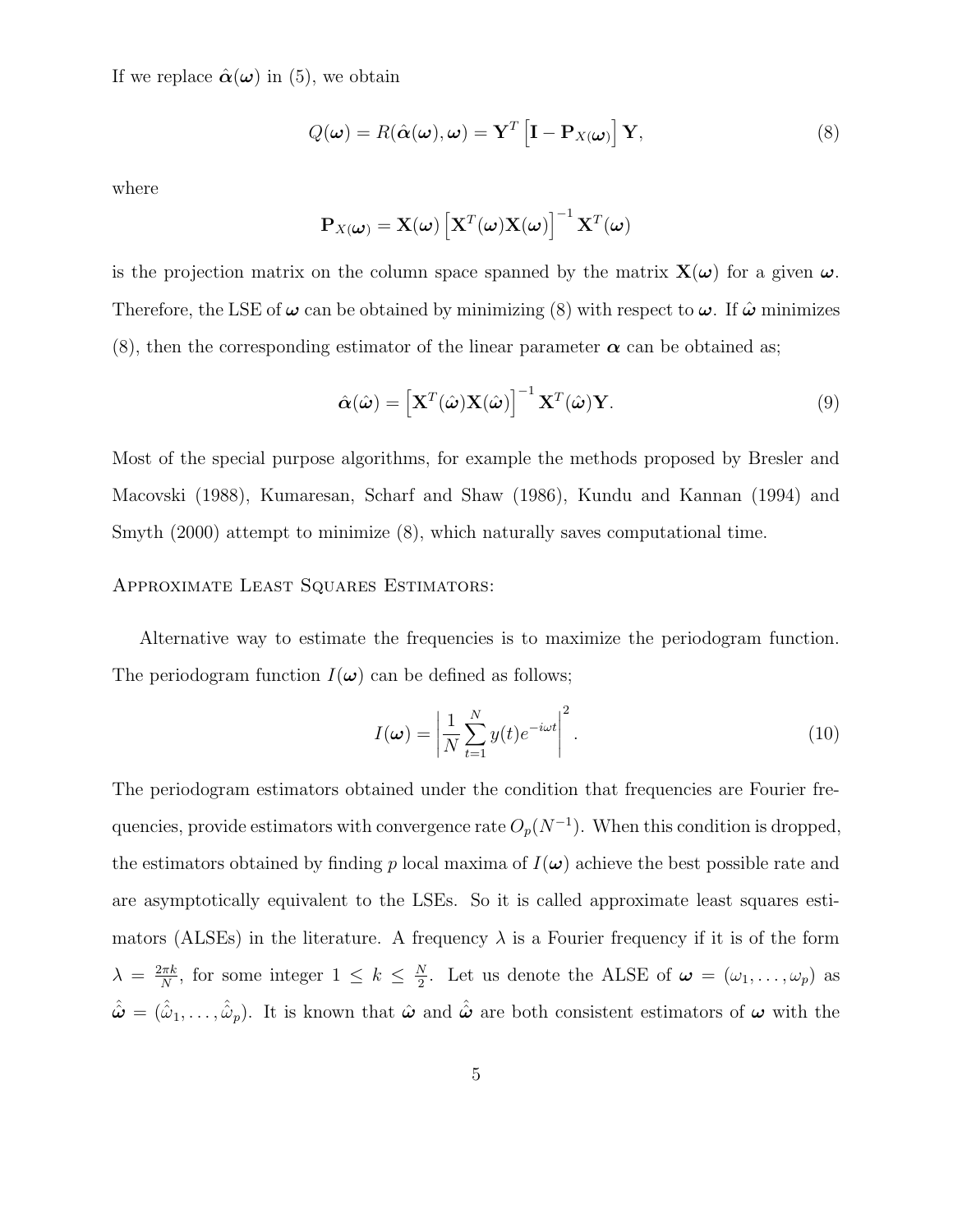following asymptotic distribution.

$$
N^{\frac{3}{2}}(\hat{\boldsymbol{\omega}} - \boldsymbol{\omega}) \rightarrow \mathcal{N}_p\left(\mathbf{0}, 24\sigma^2 \boldsymbol{\Sigma}\right),\tag{11}
$$

$$
N^{\frac{3}{2}}(\hat{\omega} - \omega) \rightarrow \mathcal{N}_p \left( 0, 24\sigma^2 \Sigma \right), \tag{12}
$$

where  $\Sigma$  is  $p \times p$  diagonal matrix as follows;

$$
\Sigma = diag\left[\frac{c_1}{\rho_1^2}, \dots, \frac{c_p}{\rho_p^2}\right].
$$
\n(13)

Here

$$
c_j = \left| \sum_{k=-\infty}^{\infty} a(k) e^{ik\omega_j} \right|^2 \quad \text{and} \quad \rho_j^2 = A_j^2 + B_j^2.
$$

The LSEs of  $A_j$  and  $B_j$  are estimated using (9) and ALSEs, say  $\hat{A}_j$  and  $\hat{B}_j$  are obtained as

$$
\hat{A}_j = \frac{2}{N} \sum_{t=1}^N y(t) \cos(\hat{\omega}_j t), \quad \hat{B}_j = \frac{2}{N} \sum_{t=1}^N y(t) \sin(\hat{\omega}_j t). \tag{14}
$$

These expressions are used in section 4.2 to estimate the linear parameters. Thus, according to (11) and (12) both the LSEs and ALSEs produce frequency estimators which have convergence rate  $O_p(N^{-\frac{3}{2}})$ . In this paper, we have considered the efficient estimation of non-linear frequency parameters, so we do not discuss anything related to the rate of convergence of the linear parameters. In the next section, we describe a method which produces frequency estimators and which have the same convergence rate as the LSEs or the ALSEs.

### 3 Proposed Algorithm

Given a consistent estimator  $\tilde{\omega}_j$ , we compute  $\hat{\omega}_j$  using (15) for  $j = 1, \ldots, p$  as follows;

$$
\hat{\omega}_j = \tilde{\omega}_j + \frac{12}{N^2} \operatorname{Im} \left[ \frac{P_N(j)}{Q_N(j)} \right],\tag{15}
$$

where

$$
P_N(j) = \sum_{t=1}^N y(t) \left( t - \frac{N}{2} \right) e^{-i\tilde{\omega}_j t}, \tag{16}
$$

$$
Q_N(j) = \sum_{t=1}^N y(t)e^{-i\tilde{\omega}_jt} \tag{17}
$$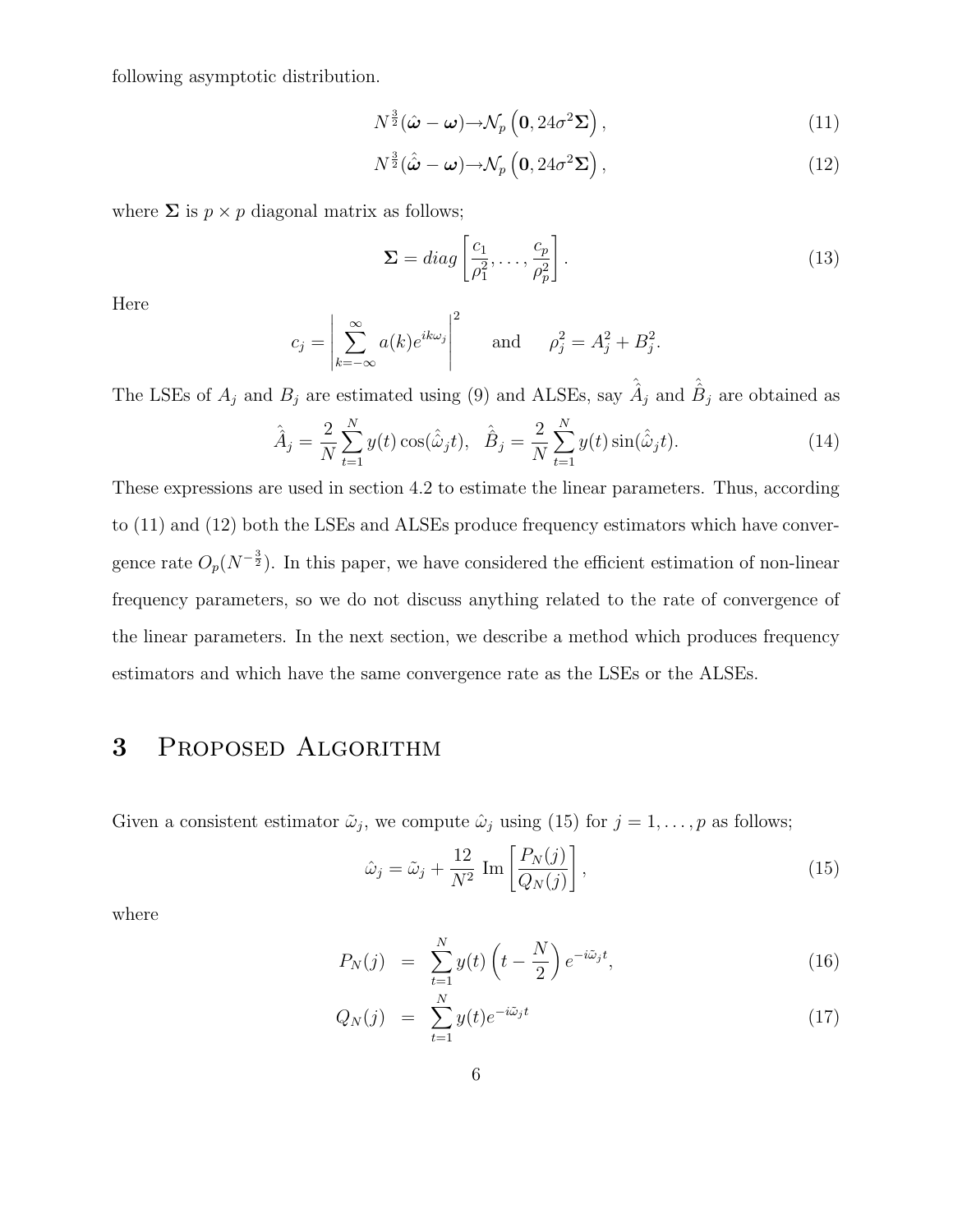and Im[.] denotes the imaginary part of a complex number. We can start with any consistent estimator  $\tilde{\omega}_j$  and improve it step by step using (15). The motivation of the algorithm is based on the following theorem.

THEOREM 1: If for 
$$
j = 1, ..., p
$$
,  $\tilde{\omega}_j - \omega_j = O_p(N^{-1-\delta})$ , where  $\delta \in (0, \frac{1}{2}]$ , then  
\n(a)  $\hat{\omega}_j - \omega_j = O_p(N^{-1-2\delta})$  if  $\delta \le \frac{1}{4}$ .  
\n(b)  $N^{\frac{3}{2}}(\hat{\omega} - \omega) \rightarrow \mathcal{N}_p(\mathbf{0}, 24\sigma^2 \Sigma)$  if  $\delta > \frac{1}{4}$ .

PROOF OF THEOREM 1: See in the Appendix.

We start with the maximizer of the periodogram over Fourier frequencies and improve it step by step by the above recursive algorithm. The  $m^{th}$  step estimator  $\hat{\omega}_i^{(m)}$  $j^{(m)}$  is computed from the  $(m-1)^{th}$  step estimator  $\hat{\omega}_i^{(m-1)}$  $j^{(m-1)}$ , by the formula

$$
\hat{\omega}_j^{(m)} = \hat{\omega}_j^{(m-1)} + \frac{12}{N_m^2} \operatorname{Im} \left[ \frac{P_{N_m}(j)}{Q_{N_m}(j)} \right],\tag{18}
$$

where  $P_{N_m}(j)$  and  $Q_{N_m}(j)$  can be obtained from (16) and (17) by replacing N and  $\tilde{\omega}_j$  with  $N_m$  and  $\hat{\omega}_j^{(m-1)}$  $j_j^{(m-1)}$  respectively. We repeatedly choose  $N_m$  suitably at each step as follows;

• Step 1: With  $m = 1$ , choose  $N_1 = N^{0.8}$  and  $\hat{\omega}_j^{(0)} = \tilde{\omega}_j$ , the maximizer of the periodogram estimator at the Fourier frequencies. Note that  $\tilde{\omega}_j - \omega_j = O_p(N^{-1}) = O_p(N_1^{-1-\frac{1}{4}})$ . Substituting  $N_1^{0.8}$  and  $\hat{\omega}_j^{(0)} = \tilde{\omega}_j$  in (18), and applying part (a) of theorem 1, we obtain

$$
\hat{\omega}_j^{(1)} - \omega_j = O_p(N_1^{-1-\frac{1}{2}}) = O_p(N^{-1-\frac{1}{5}}).
$$

• Step 2: With  $m = 2$ , choose  $N_2 = N^{0.9}$ . Compute  $\hat{\omega}_i^{(2)}$  $\hat{\omega}_j^{(2)}$  from  $\hat{\omega}_j^{(1)}$  $\hat{\omega}_j^{(1)}$ . Since  $\hat{\omega}_j^{(1)}$  $\overset{(1)}{j}$  -  $\omega_j =$  $O_p(N^{-1-\frac{1}{5}}) = O_p(N_2^{-1-\frac{1}{3}})$  and  $\frac{1}{3} > \frac{1}{4}$  $\frac{1}{4}$ , therefore using part (b) of theorem 1, we have

$$
\hat{\omega}_j^{(2)} - \omega_j = O_p(N_2^{-\frac{3}{2}}) = O_p(N^{-1-\frac{7}{20}}).
$$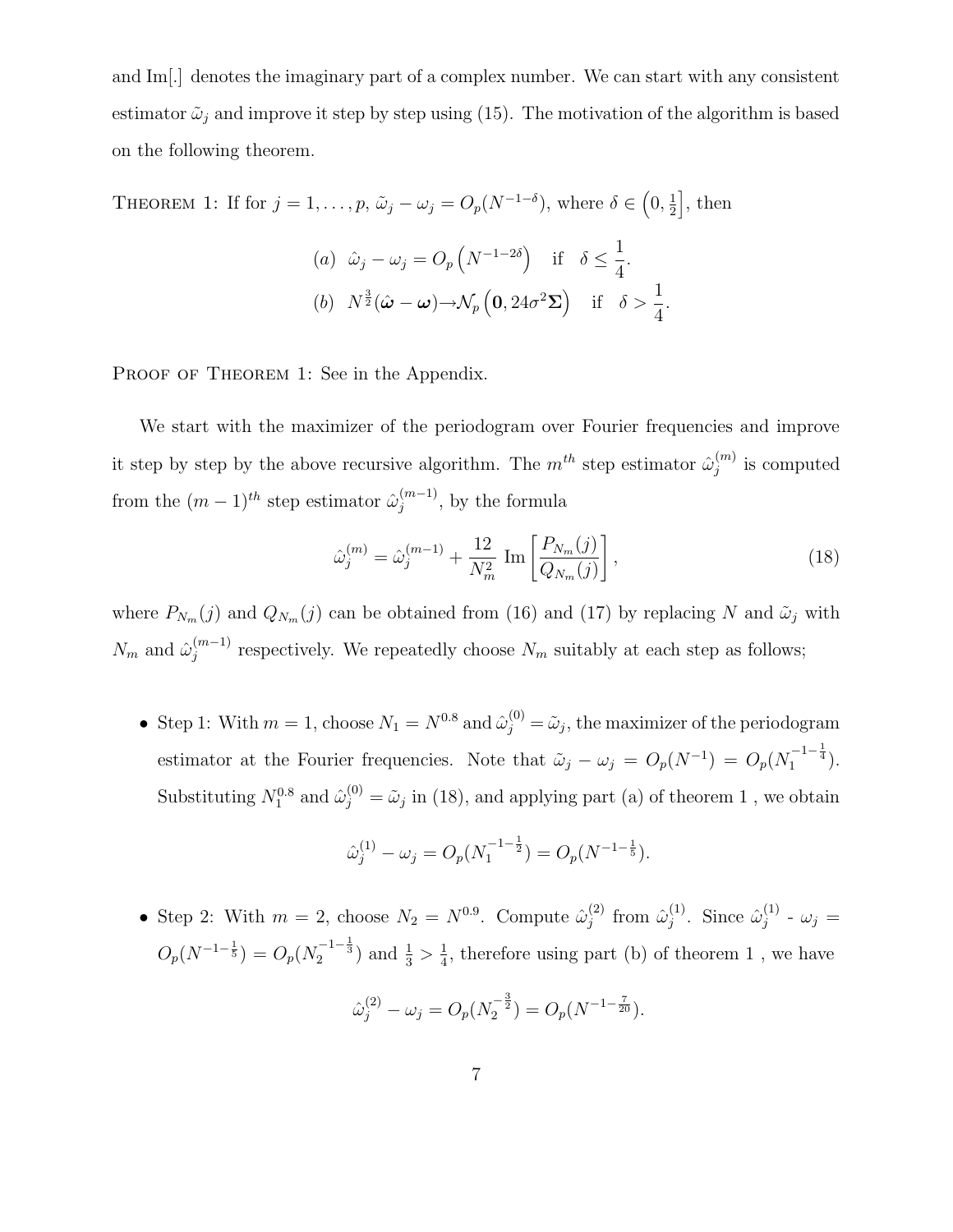• Step 3: With  $m = 3$ , choose  $N_3 = N$  and compute  $\hat{\omega}_i^{(3)}$  $j^{(3)}$  from  $\hat{\omega}_j^{(2)}$  and apply part (b) of theorem 1 again, we have

$$
N^{\frac{3}{2}}\left(\hat{\boldsymbol{\omega}}^{(3)}-\boldsymbol{\omega}\right)\rightarrow \mathcal{N}_p(\mathbf{0},24\sigma^2\boldsymbol{\Sigma}).
$$

Therefore, it is observed that if at any step, the estimator is of the order  $O_p(N^{-1-\delta})$ , then the method provides an estimator which improves the order to  $O_p(N^{-1-2\delta})$  if  $\delta \leq \frac{1}{4}$ 4 and if  $\frac{1}{4} < \delta \leq \frac{1}{2}$  $\frac{1}{2}$ , then it provides the efficient estimator. We obtain the initial estimator by maximizing the perodogram function, defined in section 2, under the condition that the frequencies are Fourier frequencies. This way, using varying sample sizes, we get an estimator with rate of convergence  $O_p(N^{-1-\delta})$  for some  $\delta \in (0, \frac{1}{2})$  $\frac{1}{2}$ . This can then be used as an initial estimator because the theorem 1 needs a starting value of order  $O_p(N^{-1-\delta})$  to work. With the increasing number of iteration, more and more data points are used to obtain an efficient estimator. The method provides an efficient frequency estimator from the relatively poor initial estimate of the periodogram maximizer. We would like to mention it again that the initial estimator used here is not the ALSE (ALSE is obtained without any constraint on the frequencies) and so is not asymptotically equivalent to the LSE.

For multiple sinusoidal model ( $p \ge 2$ ), the LSEs of  $\omega_j$  and  $\omega_k$  for  $j \ne k$  are independent. We observe the same for the proposed estimators also and the proposed algorithm does not involve joint estimation of the frequencies in case  $p > 1$ . This is due to the fact that the correction factor due to the frequency  $\omega_j$  is  $\frac{12}{N^2}Im\left[\frac{P_N(j)}{Q_N(j)}\right]$  $Q_N(j)$ and it is the same function for all  $\omega_j$ .

There are several iterative procedures available in the literature to estimate the parameters of sinusoidal frequency model. We understand that in the proposed algorithm, the novelty lies in its implementation. Basically, it is an iterative scheme which needs starting estimates of order larger than  $O_p(N^{-1})$  to work. But the existing non-iterative procedures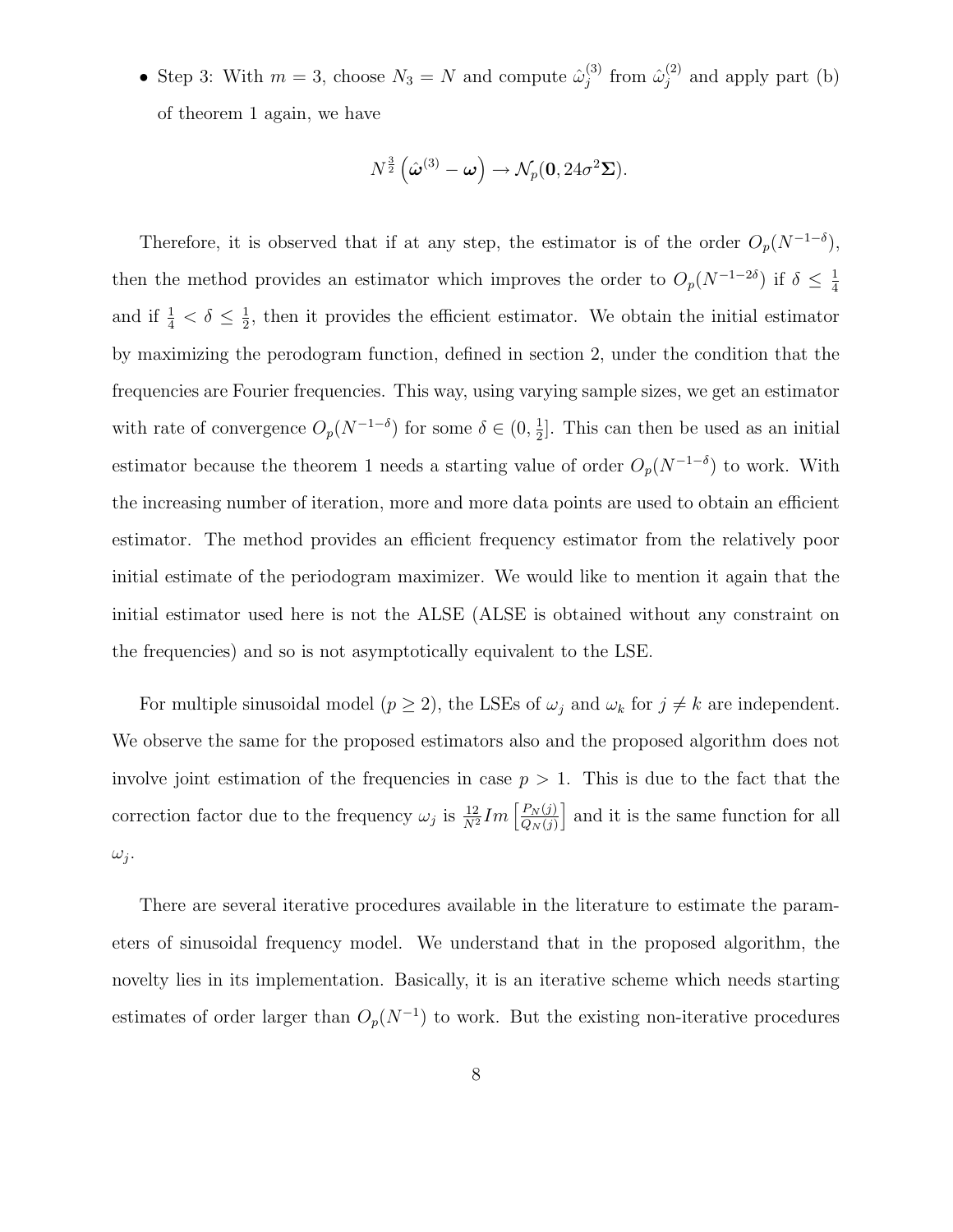and the periodogram maximizer at Fourier frequencies give estimates of orders  $O_p(N^{-1/2})$ and  $O_p(N^{-1})$  respectively. So, following the theory, one can not use them directly as starting estimates. To overcome this problem, we increase the sample size step by step, in each iteration, starting from a sub series of the observed time series to N, the available data points. We would like to mention here that this varying sample size technique may be used in some other existing algorithms and thus, one may have a bound in the number of iterations required.

### 4 Numerical Experiments and Data Analysis

### 4.1 NUMERICAL EXPERIMENTS

In this section we present some numerical results to observe how the proposed method works for different sample sizes and for different error variances. We use the random deviate generator RAN2 of Press et al. (1993). All the programs are written in FORTRAN and they can be obtained from the corresponding author on request. For comparison purposes, we consider two different models.

- Model 1:  $y(t) = 2\cos(0.5t + \frac{\pi}{4})$  $\frac{\pi}{4}$  +  $X(t)$
- Model 2:  $y(t) = 2\cos(0.5t + \frac{\pi}{4})$  $(\frac{\pi}{4})+2\cos(1.5t+\frac{\pi}{3})$  $(\frac{\pi}{3}) + X(t).$

In both cases the error random variable  $X(t)$  is of the form

$$
X(t) = \epsilon(t) + 0.75\epsilon(t - 1),
$$

where  $\{\epsilon(t)\}\$ is a sequence of i.i.d. Gaussian random variables with mean zero and variance  $\sigma^2$ . Note that Models 1 and 2 are equivalent to (1).

We consider  $N = 100, 200, 300, 400, 500$  and  $\sigma = 0.25, 0.50, 0.75, 1.00$ . For each sample, we estimate the frequency/frequencies based on the proposed method and using the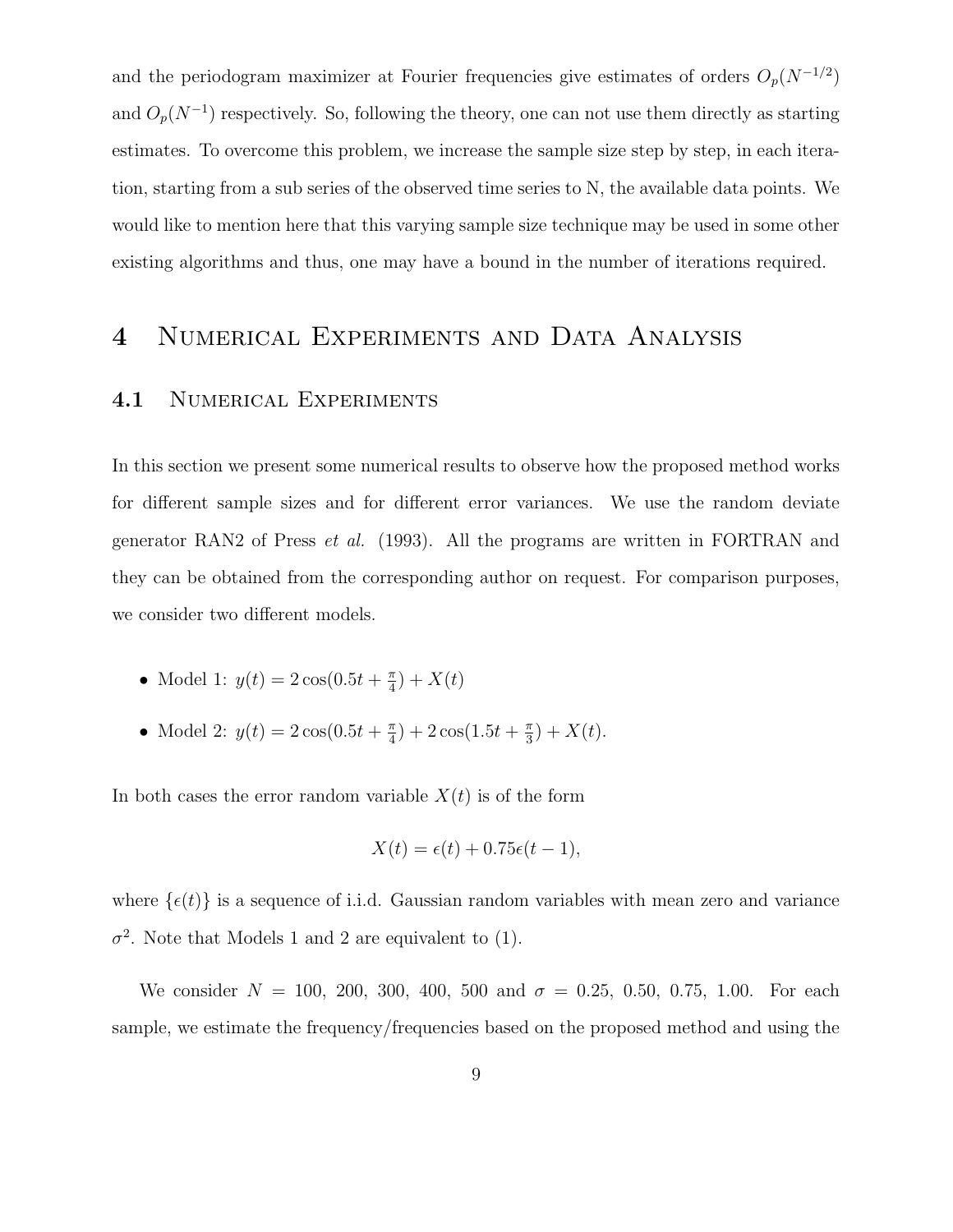optimization algorithm described in the Numerical Recipes (Press et al.; 1993) and from now on we will name this algorithm as the NR algorithm. In all cases we consider the initial guesses as the periodogram maximizer at the Fourier frequencies. For NR algorithm we also use the true parameter values as the initial guesses. In Tables 1 and 2, NR-1 and NR-2 represent the NR algorithms when the initial guesses are the periodogram maximizers at the Fourier frequencies and the true values respectively.

We replicate the procedure 1000 times and report the average estimates of the frequencies and the corresponding square root of the mean squared errors. For model 1, the results are reported in Table 1. For model 2, the results are reported in tables 2 and 3 for the frequencies 1 and 2 respectively. We also report the true parameter values and the corresponding asymptotic standard deviations of the LSEs for comparison purposes.

The following points are observed from this experiment. In most of the cases, for model 1, all methods work almost in an identical manner. The square root of the mean squared errors in most of the cases are quite close to the asymptotic standard deviations. Interestingly, for sample sizes 400 and 500, the square root of the mean squared errors are quite higher than the corresponding asymptotic standard deviations for the NR-1 algorithm. Since it is known (see Rice and Rosenblatt; 1988) that for large sample sizes the least square surface has several local minimums, it seems there are local minimums close to the periodogram maximizers and the conventional algorithm converges to some local minimums rather than the global minimum. On the other hand, it is clear from the mean squared errors that starting from the true values, NR algorithm converges to the global minimums. For model 2, the performances of the proposed and NR-1 algorithms are quite different. Although the initial guesses are same for both of them, the performance of the proposed algorithm is much better than the NR-1 algorithm in terms of the lower mean squared errors. The performance of the NR-2 algorithm is very good, having slightly lower mean squared errors than the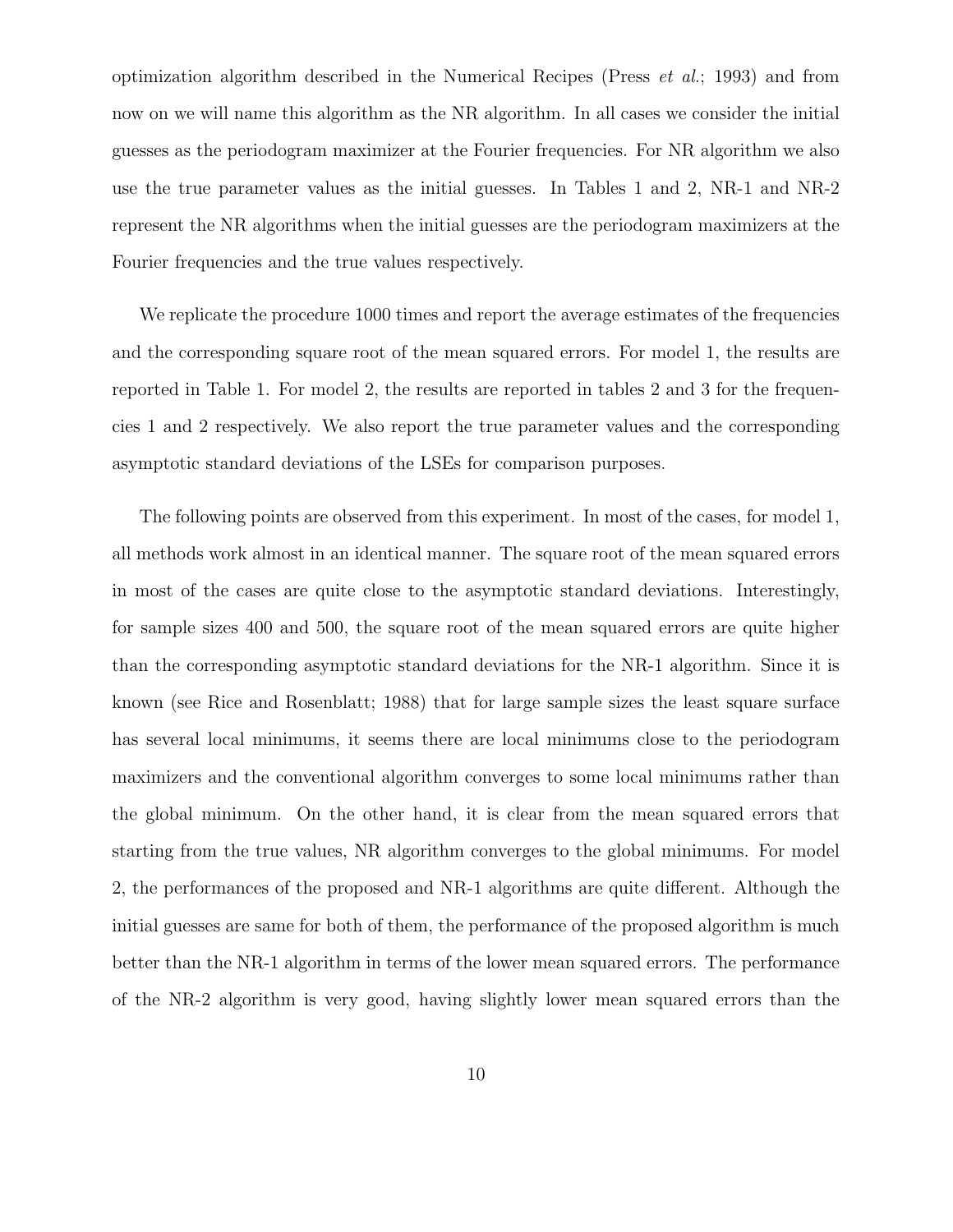proposed one in several cases. It is not surprising because it uses the true values as the initial guesses. Moreover, the performance of NR-2 algorithm indicates that NR algorithm works very well provided the starting estimates are quite close to the true parameter values. The proposed algorithm produces fast and efficient frequency estimators quite effectively from the periodogram estimators even when multiple sinusoids are present.

### 4.2 DATA ANALYSIS

In this subsection, we illustrate the proposed algorithm with three real data examples. We analyze the widely used variable star data and two short duration voiced speech signals. We estimate the frequencies using the algorithm described in section 3 and the linear parameters are then estimated by approximate least square technique using the frequency estimates (as given in (14)). Two voiced speech data, namely "eee" and "uuu" are analyzed. In each data set, 512 signal values sampled at 10 kHz frequency are available. We have used the mean corrected data in each case for this analysis. Figures 1 and 2 display "eee" and "uuu" data set respectively and their corresponding periodogram function are in Figures 3 and 4.

The plots in Figures 1 and 2 suggests that the signals are non-stationary and there exists strong periodicity. The number of components are estimated from the peridogram plots. For both data sets, we estimate  $p$  as 4. As described in section 3, the periodogram maximizer at the Fourier frequencies  $\frac{2\pi j}{N}$ ,  $j = 1, ..., N$  are used as initial estimates for the frequencies. Then, using the three-step algorithm, we first estimate the frequencies and then the linear parameters. The estimated parameters  $(\hat{A}_k, \hat{B}_k, \hat{\omega}_k)$ ,  $k = 1, ..., 4$  for both "eee" and "uuu" data sets are listed in Table 4. Using these point estimates we obtain the predicted signal for both data sets. The predicted signals (solid line) along with observed (dotted line) data sets are plotted in Figures 5 and 6 for "eee" and "uuu" data sets respectively. The fitted values match quite well with the observed series.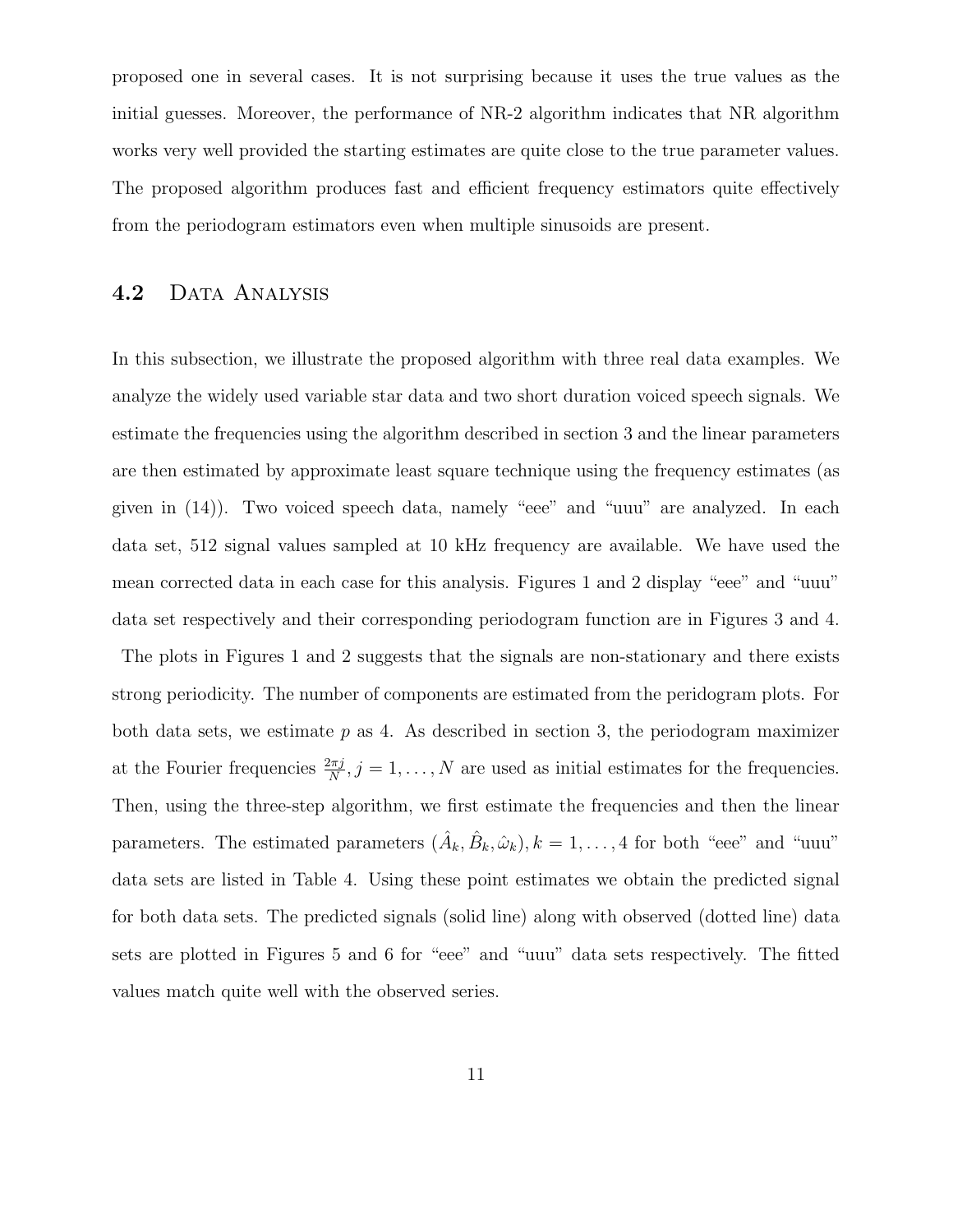Table 1: The average estimates and the corresponding square root of the mean squared errors of the frequency based on 1000 replications are reported within brackets below for Model 1. The true parameter values and the square root of the asymptotic standard deviations are reported within brackets below.

| $\sigma$ | Methods   | $N = 100$      | $N = 200$      | $N = 300$      | $N = 400$      | $N = 500$      |
|----------|-----------|----------------|----------------|----------------|----------------|----------------|
|          |           |                |                |                |                |                |
|          | Proposed  | 0.499859       | 0.500032       | 0.500047       | 0.500025       | 0.500015       |
|          |           | $(1.02024e-3)$ | $(3.66627e-4)$ | $(2.03060e-4)$ | $(1.31879e-4)$ | $(9.45571e-5)$ |
|          | $NR-1$    | 0.499982       | 0.499985       | 0.500002       | 0.500023       | 0.500011       |
| 0.25     |           | $(1.02094e-3)$ | $(3.66912e-4)$ | $(1.95815e-4)$ | $(2.64478e-4)$ | $(1.76606e-4)$ |
|          | $NR-2$    | 0.499982       | 0.499985       | 0.500002       | 0.499995       | 0.499999       |
|          |           | $(1.02090e-3)$ | $(3.66404e-4)$ | $(1.95614e-4)$ | $(1.25586e-4)$ | $(8.99249e-5)$ |
|          | Parameter | 0.50000        | 0.50000        | 0.50000        | 0.50000        | 0.50000        |
|          |           | $(1.03903e-3)$ | $(3.67352e-4)$ | $(1.99961e-4)$ | $(1.29878e-4)$ | $(9.29334e-5)$ |
|          | Proposed  | 0.500004       | 0.500056       | 0.500067       | 0.500028       | 0.500020       |
|          |           | $(2.03032e-3)$ | $(7.35513e-4)$ | $(3.99710e-4)$ | $(2.60446e-4)$ | $(1.87939e-4)$ |
|          | $NR-1$    | 0.499963       | 0.499974       | 0.500008       | 0.500041       | 0.500026       |
| 0.50     |           | $(2.05569e-3)$ | $(7.38740e-4)$ | $(4.00389e-4)$ | $(4.10276e-4)$ | $(3.27377e-4)$ |
|          | $NR-2$    | 0.499962       | 0.499968       | 0.500005       | 0.499986       | 0.499999       |
|          |           | $(2.05403e-3)$ | $(7.35232e-4)$ | $(3.90897e-4)$ | $(2.48806e-4)$ | $(1.78689e-4)$ |
|          | Parameter | 0.50000        | 0.50000        | 0.50000        | 0.50000        | 0.50000        |
|          |           | $(2.07805e-3)$ | $(7.34703e-4)$ | $(3.99922e-4)$ | $(2.59757e-4)$ | $(1.85867e-4)$ |
|          | Proposed  | 0.500144       | 0.500081       | 0.500087       | 0.500032       | 0.500024       |
|          |           | $(3.08461e-3)$ | $(1.11189e-3)$ | $(5.97131e-4)$ | $(3.89590e-4)$ | $(2.81994e-4)$ |
| 0.75     | $NR-1$    | 0.499944       | 0.499968       | 0.500031       | 0.500080       | 0.500110       |
|          |           | $(3.10720e-3)$ | $(1.11755e-3)$ | $(6.16515e-4)$ | $(5.71746e-4)$ | $(5.68102e-4)$ |
|          | $NR-2$    | 0.499941       | 0.499955       | 0.500012       | 0.499982       | 0.500000       |
|          |           | $(3.10727e-3)$ | $(1.10390e-3)$ | $(5.83576e-4)$ | $(3.75061e-4)$ | $(2.65692e-4)$ |
|          | Parameter | 0.50000        | 0.50000        | 0.50000        | 0.50000        | 0.50000        |
|          |           | $(3.11708e-3)$ | $(1.10205e-3)$ | $(5.99883e-4)$ | $(3.89635e-4)$ | $(2.78800e-4)$ |
|          | Proposed  | 0.500274       | 0.500103       | 0.500107       | 0.500034       | 0.500028       |
|          |           | $(4.25518e-3)$ | $(1.50357e-3)$ | $(7.96542e-4)$ | $(5.19616e-4)$ | $(3.77386e-4)$ |
|          | $NR-1$    | 0.499924       | 0.499954       | 0.500042       | 0.500092       | 0.500170       |
| 1.00     |           | $(4.19224e-3)$ | $(1.49240e-3)$ | $(8.21288e-4)$ | $(7.36193e-4)$ | $(8.88994e-4)$ |
|          | $NR-2$    | 0.499915       | 0.499950       | 0.500009       | 0.499984       | 0.499992       |
|          |           | $(4.19321e-3)$ | $(1.47316e-3)$ | $(7.70779e-4)$ | $(5.01811e-4)$ | $(3.48598e-4)$ |
|          | Parameter | 0.50000        | 0.50000        | 0.50000        | 0.50000        | 0.50000        |
|          |           | $(4.15611e-3)$ | $(1.46941e-3)$ | $(7.99844e-4)$ | $(5.19514e-4)$ | $(3.71734e-4)$ |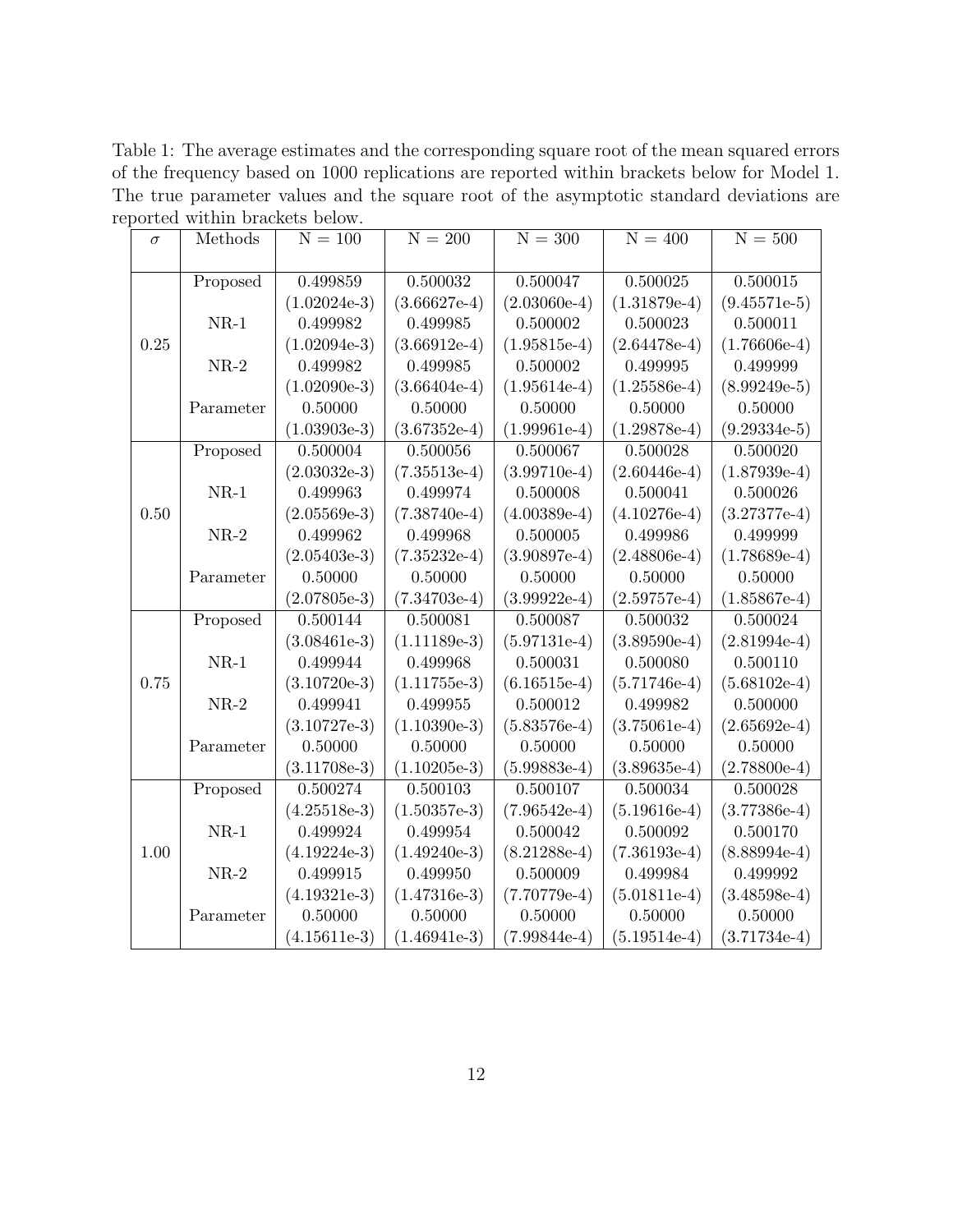Table 2: The results are reported for Model 2 and Frequency 1. The average estimates and the corresponding square root of the mean squared errors based on 1000 replications are reported within brackets below for different methods. The true parameter values and the square root of the asymptotic standard deviations are reported within brackets below.

| $\sigma$ | Methods   | $N = 100$      | $N = 200$      | $N = 300$      | $N = 400$      | $N = 500$      |
|----------|-----------|----------------|----------------|----------------|----------------|----------------|
|          |           |                |                |                |                |                |
|          | Proposed  | 0.498501       | 0.499772       | 0.499956       | 0.499974       | 0.499984       |
|          |           | $(1.81577e-3)$ | $(4.36953e-4)$ | $(2.07577e-4)$ | $(1.35860e-4)$ | $(9.71470e-5)$ |
|          | $NR-1$    | 0.500752       | 0.501329       | 0.501600       | 0.501760       | 0.501521       |
| 0.25     |           | $(2.08600e-3)$ | $(2.16881e-3)$ | $(1.71900e-3)$ | $(1.80962e-3)$ | $(1.67287e-3)$ |
|          | $NR-2$    | 0.500004       | 0.500006       | 0.500003       | 0.499999       | 0.500001       |
|          |           | $(8.39557e-4)$ | $(2.37043e-4)$ | $(1.10266e-4)$ | $(6.70656e-5)$ | $(4.61750e-5)$ |
|          | Parameter | 0.50000        | 0.50000        | 0.50000        | 0.50000        | 0.50000        |
|          |           | $(1.03903e-3)$ | $(3.67352e-4)$ | $(1.99961e-4)$ | $(1.29878e-4)$ | $(9.29334e-5)$ |
|          | Proposed  | 0.498758       | 0.499829       | 0.499992       | 0.499988       | 0.499995       |
|          |           | $(2.40600e-3)$ | $(7.67176e-4)$ | $(4.04282e-4)$ | $(2.66622e-4)$ | $(1.91486e-4)$ |
|          | $NR-1$    | 0.500482       | 0.501004       | 0.501658       | 0.501770       | 0.501533       |
| 0.50     |           | $(2.23838e-3)$ | $(1.92701e-3)$ | $(1.76583e-3)$ | $(1.82545e-3)$ | $(1.72682e-3)$ |
|          | $NR-2$    | 0.499987       | 0.499993       | 0.500003       | 0.499998       | 0.500002       |
|          |           | $(1.67521e-3)$ | $(4.68944e-4)$ | $(2.23250e-4)$ | $(1.40129e-4)$ | $(9.35467e-5)$ |
|          | Parameter | 0.50000        | 0.50000        | 0.50000        | 0.50000        | 0.50000        |
|          |           | $(2.07805e-3)$ | $(7.34703e-4)$ | $(3.99922e-4)$ | $(2.59757e-4)$ | $(1.85867e-4)$ |
|          | Proposed  | 0.499025       | 0.499884       | 0.500029       | 0.500001       | 0.500005       |
|          |           | $(3.27623e-3)$ | $(1.13630e-3)$ | $(6.05653e-4)$ | $(3.98988e-4)$ | $(2.87460e-4)$ |
|          | $NR-1$    | 0.500334       | 0.500938       | 0.501680       | 0.501781       | 0.501343       |
| 0.75     |           | $(2.91610e-3)$ | $(1.93146e-3)$ | $(1.76238e-3)$ | $(1.85094e-3)$ | $(1.78701e-3)$ |
|          | $NR-2$    | 0.499989       | 0.499997       | 0.500007       | 0.499999       | 0.500001       |
|          |           | $(2.52806e-3)$ | $(7.28227e-4)$ | $(3.44996e-4)$ | $(2.10340e-4)$ | $(1.41899e-4)$ |
|          | Parameter | 0.50000        | 0.50000        | 0.50000        | 0.50000        | 0.50000        |
|          |           | $(3.11708e-3)$ | $(1.10205e-3)$ | $(5.99883e-4)$ | $(3.89635e-4)$ | $(2.78800-4)$  |
|          | Proposed  | 0.499299       | 0.499936       | 0.500066       | 0.500013       | 0.500015       |
|          |           | $(4.36690e-3)$ | $(1.53225e-3)$ | $(8.09218e-4)$ | $(5.31986e-4)$ | $(3.84810e-4)$ |
|          | $NR-1$    | 0.500227       | 0.500950       | 0.501689       | 0.501776       | 0.501115       |
| 1.00     |           | $(3.61659e-3)$ | $(1.94638e-3)$ | $(1.78299e-3)$ | $(1.90937e-3)$ | $(1.90160e-3)$ |
|          | $NR-2$    | 0.499914       | 0.500001       | 0.500019       | 0.499998       | 0.500002       |
|          |           | $(3.39975e-3)$ | $(9.78230e-4)$ | $(4.93874e-4)$ | $(2.75393e-4)$ | $(1.92727e-4)$ |
|          | Parameter | 0.50000        | 0.50000        | 0.50000        | 0.50000        | 0.50000        |
|          |           | $(4.15611e-3)$ | $(1.46941e-3)$ | $(7.99844e-4)$ | $(5.19514e-4)$ | $(3.71734e-4)$ |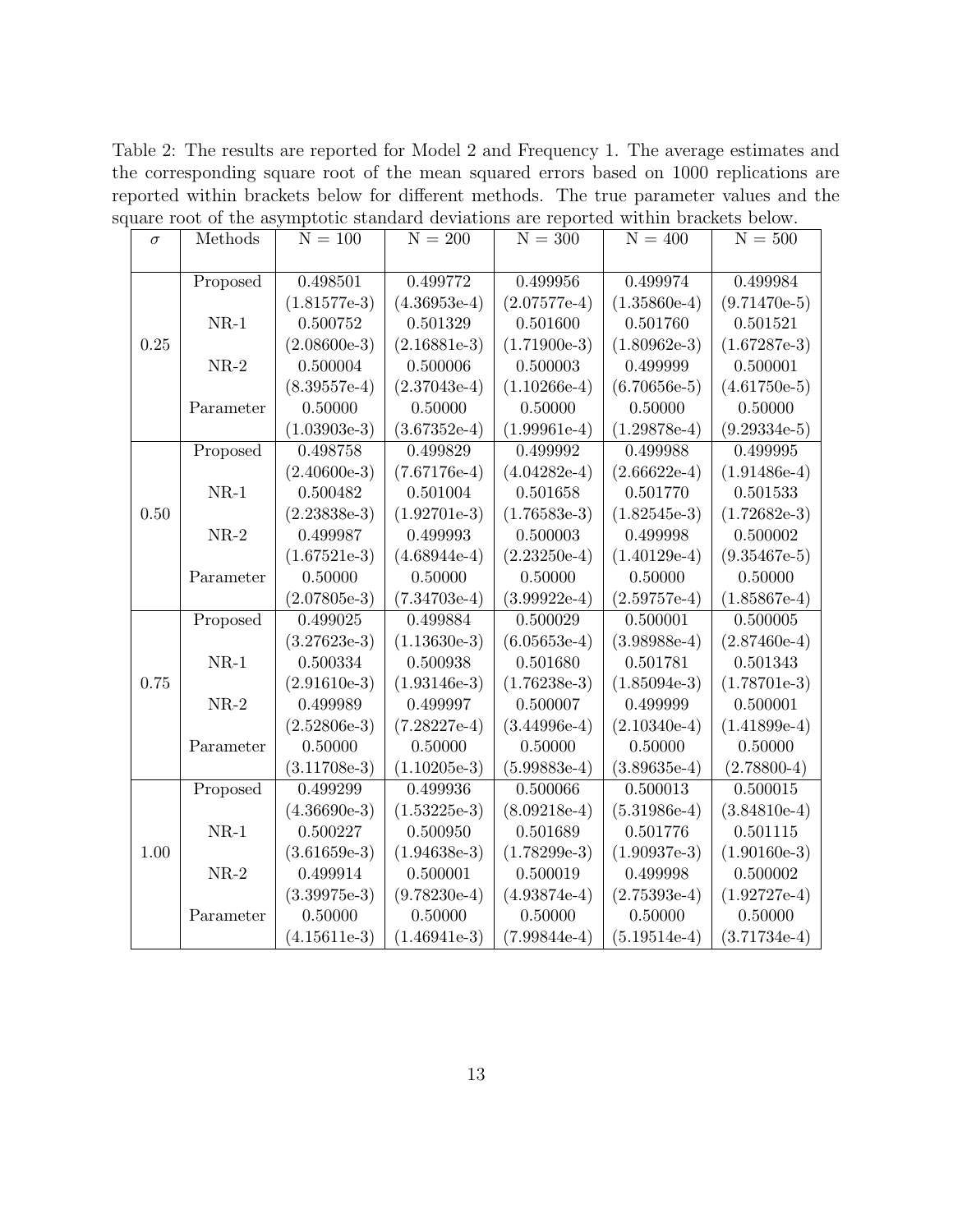Table 3: The results are reported for Model 2 and Frequency 2. The average estimates and the corresponding square root of the mean squared errors based on 1000 replications are reported within brackets below for different methods. The true parameter values and the square root of the asymptotic standard deviations are reported within brackets below.

| $\sigma$ | Methods   | $N = 100$      | $N = 200$      | $N = 300$      | $N = 400$      | $N = 500$       |
|----------|-----------|----------------|----------------|----------------|----------------|-----------------|
|          |           |                |                |                |                |                 |
|          | Proposed  | 1.500400       | 1.500302       | 1.500098       | 1.499993       | 1.499978        |
|          |           | $(8.90441e-4)$ | $(4.13038e-4)$ | $(1.89837e-4)$ | $(1.01511e-4)$ | $(7.66782e-5)$  |
|          | $NR-1$    | 1.502041       | 1.501075       | 1.498575       | 1.500006       | 1.500966        |
| 0.25     |           | $(2.96370e-3)$ | $(3.24028e-3)$ | $(1.59572e-3)$ | $(2.76951e-4)$ | $(1.09214e-3)$  |
|          | $NR-2$    | 1.499981       | 1.500011       | 1.500005       | 1.500000       | 1.499999        |
|          |           | $(6.21259e-4)$ | $(1.87232e-4)$ | $(8.30671e-5)$ | $(5.17403e-5)$ | $(3.53146e-5)$  |
|          | Parameter | 1.50000        | 1.50000        | 1.50000        | 1.50000        | 1.50000         |
|          |           | $(7.91029e-4)$ | $(2.79671e-4)$ | $(1.52234e-4)$ | $(9.88786-5)$  | $(7.075180e-5)$ |
|          | Proposed  | 1.500557       | 1.500356       | 1.500116       | 1.500001       | 1.499987        |
|          |           | $(1.70922e-3)$ | $(6.74214e-4)$ | $(3.46501e-4)$ | $(2.03250e-4)$ | $(1.48208e-4)$  |
|          | $NR-1$    | 1.501921       | 1.501033       | 1.498587       | 1.500020       | 1.501004        |
| 0.50     |           | $(4.35625e-3)$ | $(4.83580e-3)$ | $(2.26687e-3)$ | $(3.87839e-4)$ | $(1.56960e-3)$  |
|          | $NR-2$    | 1.500025       | 1.500028       | 1.500005       | 1.500001       | 1.499998        |
|          |           | $(1.49546e-3)$ | $(4.40345e-4)$ | $(1.98853e-4)$ | $(1.20163e-4)$ | $(7.96291e-5)$  |
|          | Parameter | 1.50000        | 1.50000        | 1.50000        | 1.50000        | 1.50000         |
|          |           | $(1.58206e-3)$ | $(5.59342e-4)$ | $(3.04467e-4)$ | $(1.97757e-4)$ | $(1.41504e-4)$  |
|          | Proposed  | 1.500722       | 1.500417       | 1.500133       | 1.500008       | 1.499995        |
|          |           | $(2.57470e-3)$ | $(9.61440e-4)$ | $(5.12383e-4)$ | $(3.06292e-4)$ | $(2.22439e-4)$  |
|          | $NR-1$    | 1.502171       | 1.500854       | 1.498706       | 1.500039       | 1.501042        |
| 0.75     |           | $(5.66153e-3)$ | $(6.20339e-3)$ | $(2.74597e-3)$ | $(4.69921e-4)$ | $(1.94435e-3)$  |
|          | $NR-2$    | 1.499998       | 1.500037       | 1.500007       | 1.499997       | 1.499998        |
|          |           | $(2.57615e-3)$ | $(7.47909e-4)$ | $(3.41623e-4)$ | $(2.03142e-4)$ | $(1.36345e-4)$  |
|          | Parameter | 1.50000        | 1.50000        | 1.50000        | 1.50000        | 1.50000         |
|          |           | $(2.37309e-3)$ | $(8.39013e-4)$ | $(4.56701e-4)$ | $(2.96636e-4)$ | $(2.12255e-4)$  |
|          | Proposed  | 1.500887       | 1.500475       | 1.500153       | 1.500014       | 1.500004        |
|          |           | $(3.48856e-3)$ | $(1.26479e-3)$ | $(6.84241e-4)$ | $(4.10879e-4)$ | $(2.98167e-4)$  |
|          | $NR-1$    | 1.502087       | 1.500857       | 1.498709       | 1.500022       | 1.501047        |
| 1.00     |           | $(7.09931e-3)$ | $(7.50936e-3)$ | $(3.15995e-3)$ | $(5.43870e-4)$ | $(2.25753e-3)$  |
|          | $NR-2$    | 1.499982       | 1.500044       | 1.500005       | 1.499997       | 1.499998        |
|          |           | $(3.88564e-3)$ | $(1.12721e-3)$ | $(5.20666e-4)$ | $(3.02291e-4)$ | $(2.01510e-4)$  |
|          | Parameter | 1.50000        | 1.50000        | 1.50000        | 1.50000        | 1.50000         |
|          |           | $(3.16412e-3)$ | $(1.11868e-3)$ | $(6.08935e-4)$ | $(3.95515e-4)$ | $(2.83007e-4)$  |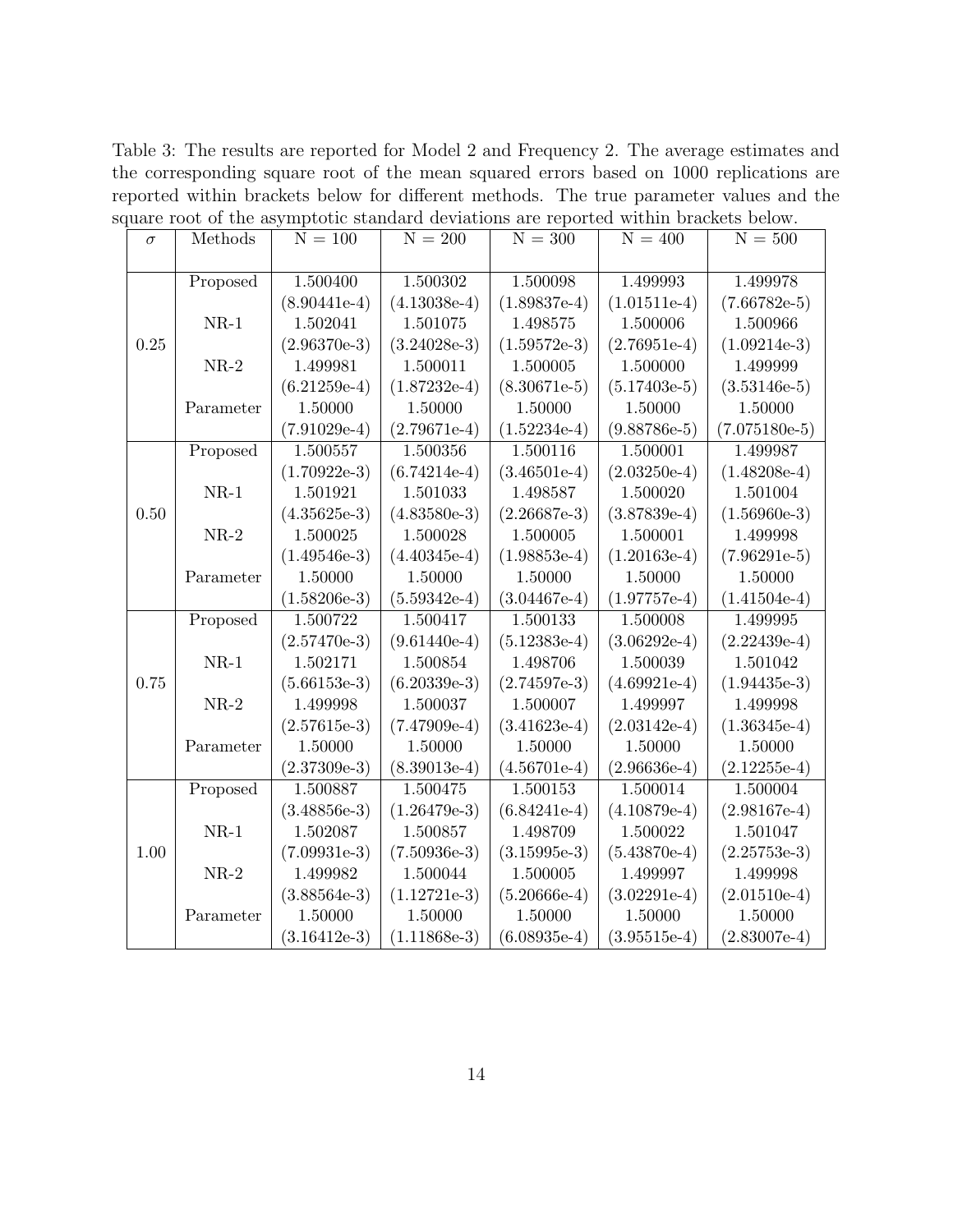

Figure 1: The plot of the observed "eee" sound.



Figure 2: The plot of the observed "uuu" sound.

Next we consider an astronomical data set which represents the daily brightness of a variable star on 600 successive midnights. The data is collected from Time Series Library of StatLib (http://www.stat.cmu.edu; Source: Rob J. Hyndman). The observed data is plotted in Figure 7 and its periodogram function in 8. This is a well-known data set used in study of multiple frequency model (1). From the periodogram plot, it seems that number of components  $p = 2$ . However, with  $\hat{p} = 2$ , we see that the periodogram plot of the residual series gives evidence of another significant component (plot is not provided here). This third component is not visible in the periodogram plot of the original series (Figure 8), as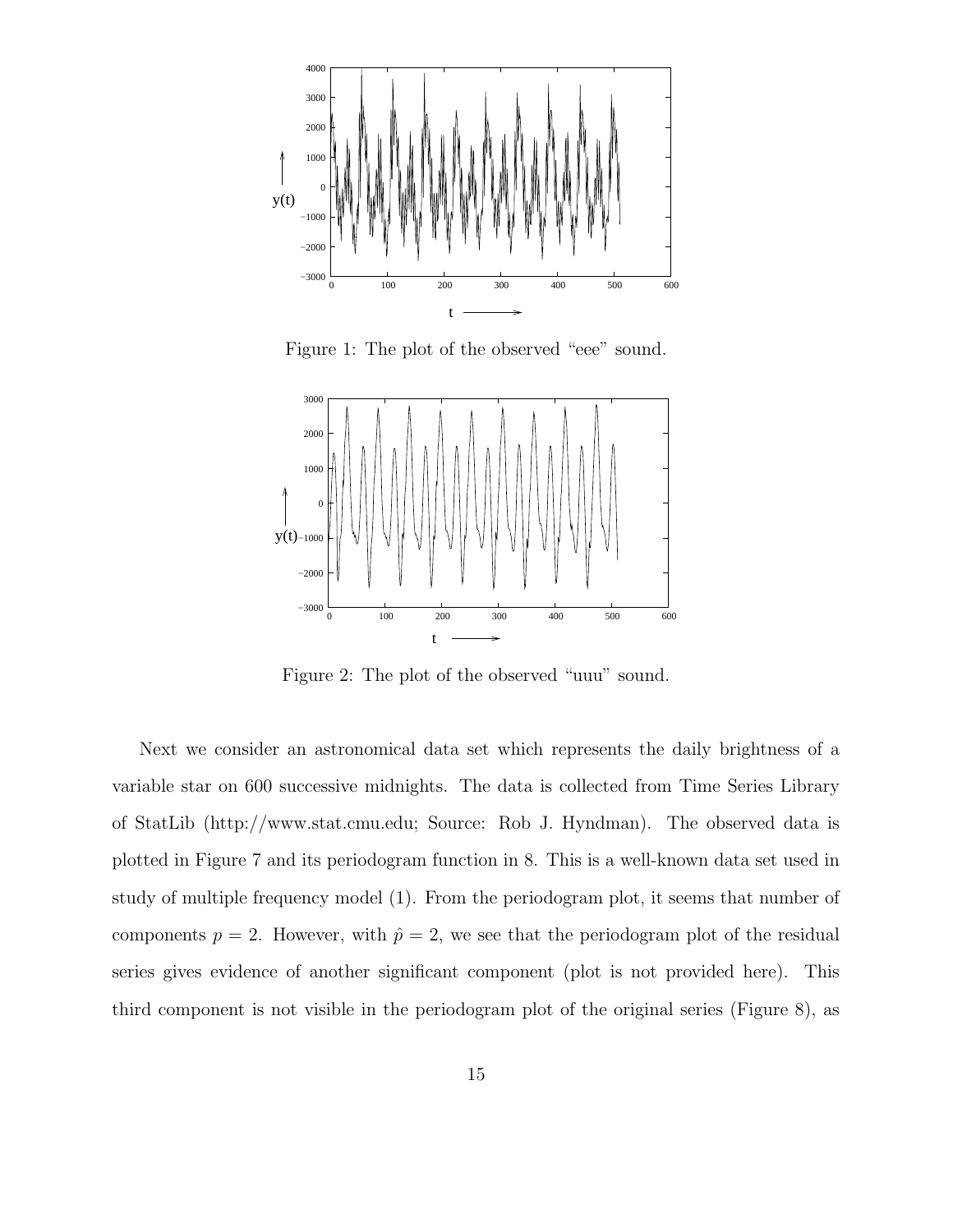

Figure 3: The periodogram function of "eee" sound.



Figure 4: The periodogram function of "uuu" sound.

the first two frequencies are dominant due to the large absolute values of the associated amplitudes. Also first one is quite close to the third one as compared to the available data points to distinguish them. So we have considered  $\hat{p}$  is equal to 3 and then estimated the other parameters. The parameter estimates of this data set,  $(\hat{A}_k, \hat{B}_k, \hat{\omega}_k), k = 1, \ldots, 3$  are also given in Table 4. Similarly as before, the observed (solid line) and the estimated values (dotted line) are plotted in Figure 9. In Figure 9, it is not possible to distinguish the estimated one from the observed series. So the performance of the developed algorithm is quite good with the data sets considered here for the analysis.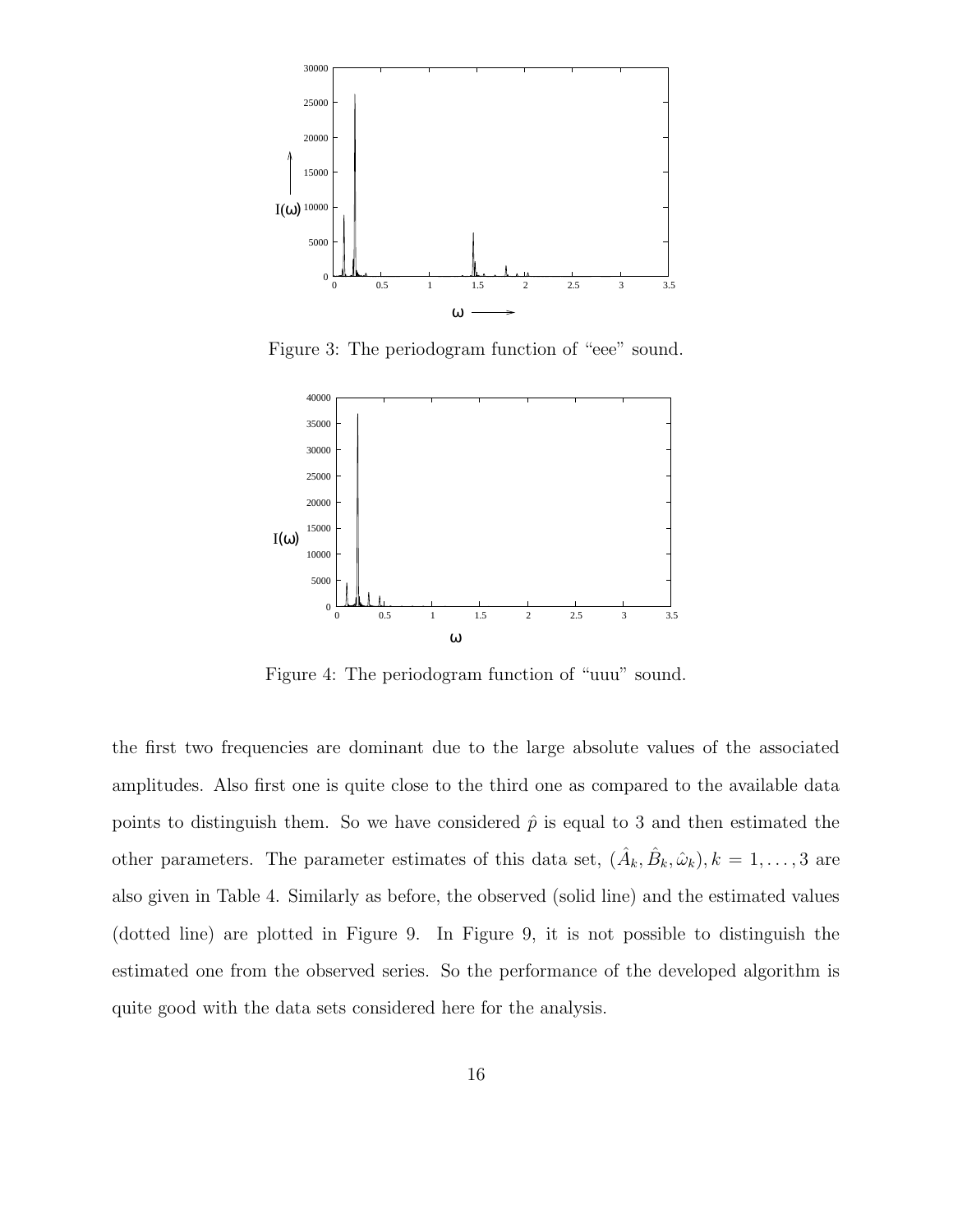

Figure 5: The observed (solid line) and estimated values (dotted line) of "eee" data.



Figure 6: The observed "uuu" data (solid line) and its estimated values (dotted line).

# 5 Conclusions

In this paper, we propose a new 3-step iterative procedure to estimate the frequencies of sinusoidal signals from an initial estimator which has the rate of convergence  $O_p(N^{-1})$ . There are several algorithms available in the literature for estimating the parameters of sinusoidal frequencies. It is known that all the non-iterative algorithms produce estimators which have convergence rate  $O_p(N^{-1/2})$  and most of the iterative algorithms have the convergence rate  $O_p(N^{-3/2})$ . The performance of any iterative algorithm heavily depends on the stopping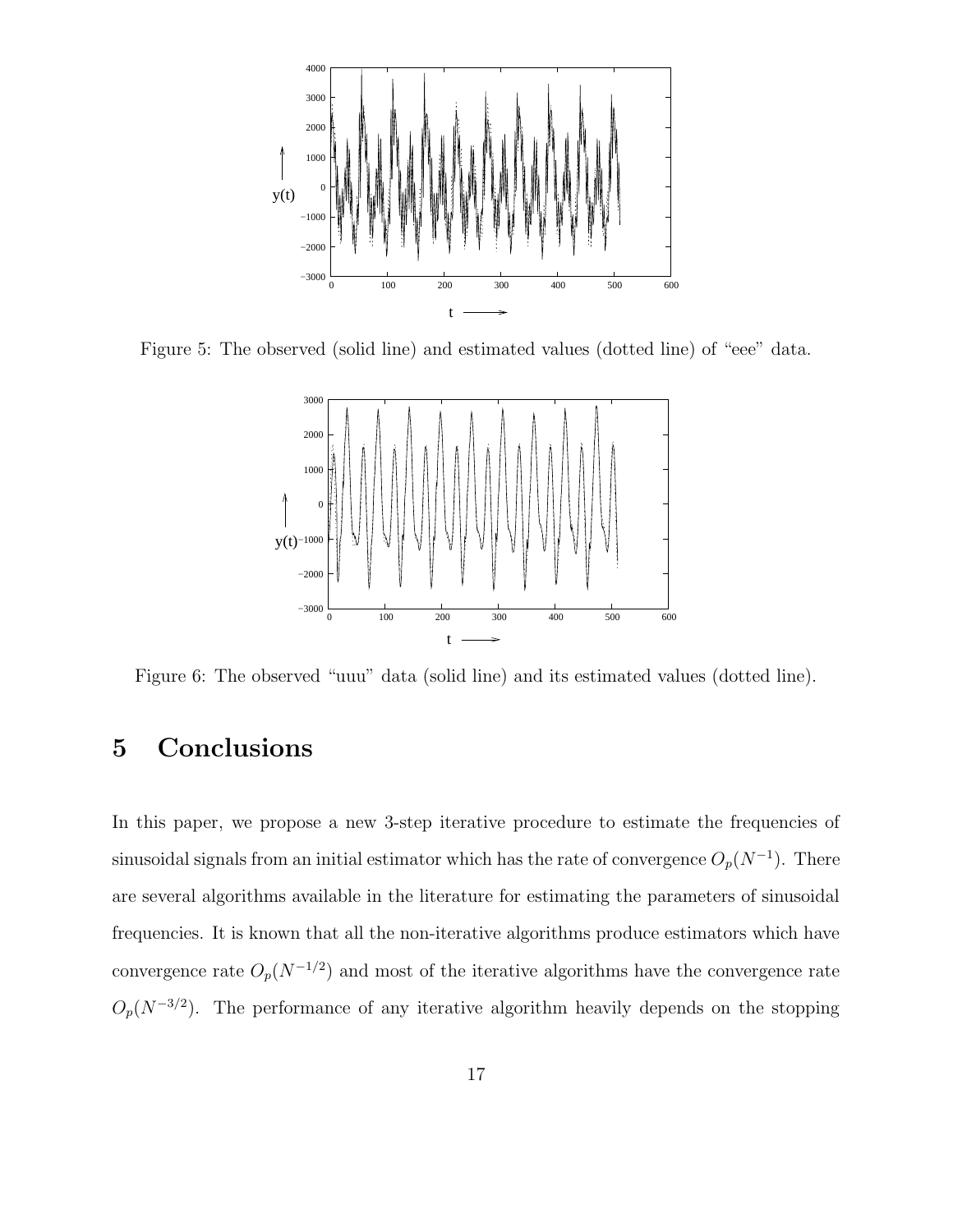Table 4: The parameter estimates for different data sets.

|       | 893.430237 | $B_1$ | 1115.15039   | $\omega_1$   | 0.227799729 |
|-------|------------|-------|--------------|--------------|-------------|
| А,    | 611.317688 | B,    | 511.464569   |              | 0.114047945 |
| Aз    | 575.300537 | $B_3$ | 401.475098   | $\omega_3$   | 1.46539402  |
| $A_4$ | 347.595306 | $B_4$ | $-51.168354$ | $\omega_{4}$ | 1.80787051  |

Data Set: "eee"

Data Set: "uuu"

| $A_1$   | 8.92728806    | $B_{\rm 1}$ | 1698.65247    | $\omega_1$ | 0.228173435 |
|---------|---------------|-------------|---------------|------------|-------------|
| Aэ      | -584.679871   | B,          | -263.790344   | $\omega_2$ | 0.112697937 |
| $A_3$   | $-341.408905$ | $B_{3}$     | -282.075409   | $\omega_3$ | 0.343263    |
| $A_4\,$ | -193.936096   |             | $-300.509613$ | $\omega_4$ | 0.4577021   |

Data Set: "star.dat"

| $A_1$ | 7.48262215    |       | 7.46288395                                                     | $\omega_1$   0.216232359 |
|-------|---------------|-------|----------------------------------------------------------------|--------------------------|
|       | $-1.85116708$ | $B_2$ | 6.75062132                                                     | $\omega_2$   0.261817634 |
| $A_3$ |               |       | -0.807285547   $B_3$   0.0688061789   $\omega_2$   0.213608354 |                          |

criterion as well as on the maximum number of iterations. The estimators, which can be obtained by the proposed 3-step procedure, do not have those deficiencies. The performance of the estimators is also quite good and for multiple sinusoids the proposed one is better than some of the existing estimators. The algorithm is basically a iterative algorithm, but at the same time since the number of steps is fixed, it can be implemented like non-iterative procedures and so easily be used for on line implementation purposes.

Finally, we should mention that our proposed method works, unlike any existing methods, even if the initial estimators have the convergence rate  $O_p(N^{-1/2})$ . In this case the proposed method takes seven steps to converge to the estimator which has the optimum convergence rate  $O_p(N^{-3/2})$ .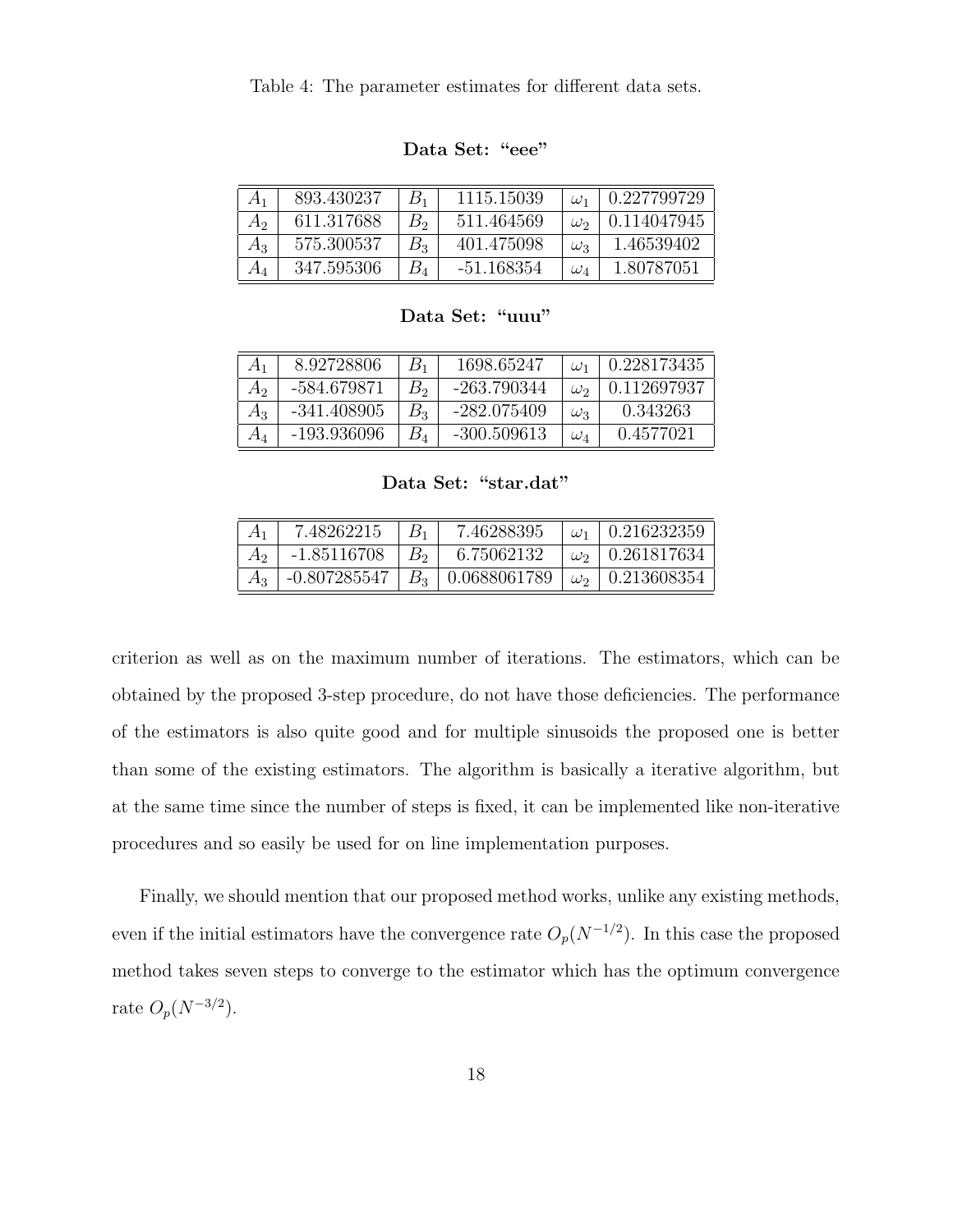

Figure 7: The plot of variable star data.



Figure 8: The periodogram function of variable star data.

Acknowledgment: The authors would like to thank the referee for valuable comments and also the Editor, Professor Arup Bose for encouragement.

# Appendix

PROOF OF THEOREM 1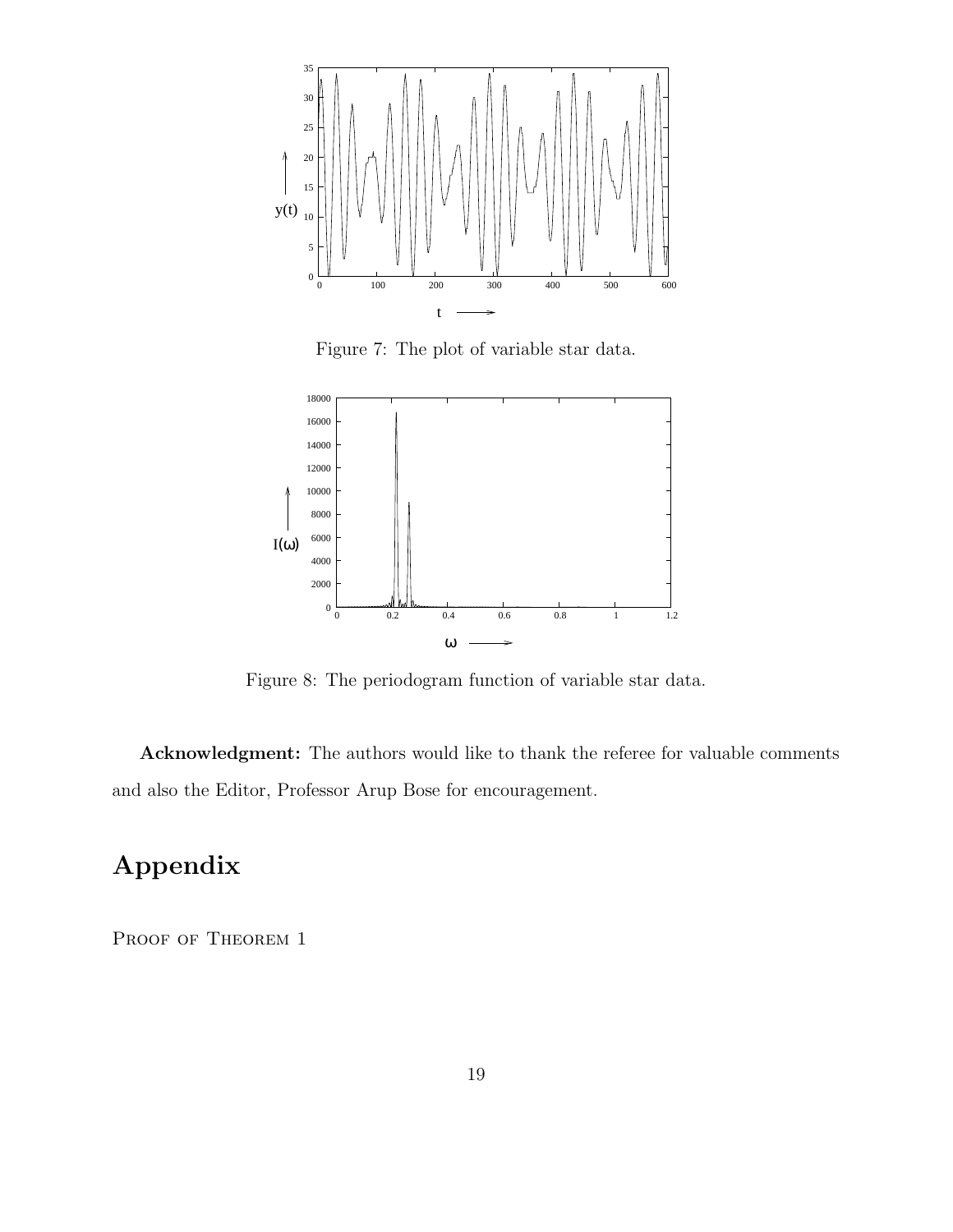

Figure 9: The observed variable star data (solid line) and its estimated values (dotted line).

$$
Q_N(j) = \sum_{j=1}^N y(t)e^{-i\tilde{\omega}_j t}
$$
  
\n
$$
= \sum_{t=1}^N \left[ \sum_{k=1}^p \left\{ A_k \cos(\omega_k t) + B_k \sin(\omega_k t) \right\} + X(t) \right] e^{-i\tilde{\omega}_j t}
$$
  
\n
$$
= \sum_{t=1}^N \left[ \sum_{k=1}^p \left\{ \frac{A_k}{2} \left( e^{i\omega_k t} + e^{-i\omega_k t} \right) + \frac{B_k}{2i} \left( e^{i\omega_k t} - e^{-i\omega_k t} \right) \right\} + X(t) \right] e^{-i\tilde{\omega}_j t}
$$
  
\n
$$
= \left[ \sum_{k=1}^p \left( \frac{A_k}{2} + \frac{B_k}{2i} \right) \sum_{t=1}^N e^{i(\omega_k - \tilde{\omega}_j)t} \right] + \left[ \sum_{k=1}^p \left( \frac{A_k}{2} - \frac{B_k}{2i} \right) \sum_{t=1}^N e^{-i(\omega_k + \tilde{\omega}_j)t} \right]
$$
  
\n
$$
+ \sum_{t=1}^N X(t) e^{-i\tilde{\omega}_j t}.
$$

Now we would like to study the behavior of  $\sum_{t=1}^{N} e^{-i(\tilde{\omega}_j \pm \omega_k)t}$  for different k and j, when  $\tilde{\omega}_j - \omega_j = O_p(N^{-1-\delta})$ . Note that

$$
\sum_{t=1}^{N} e^{-i(\omega_k + \tilde{\omega}_j)t} = O_p(1) \quad \text{for all } k, j = 1, \dots p.
$$
  

$$
\sum_{t=1}^{N} e^{i(\omega_k - \tilde{\omega}_j)t} = O_p(1) \quad \text{for all } k \neq j = 1, \dots p.
$$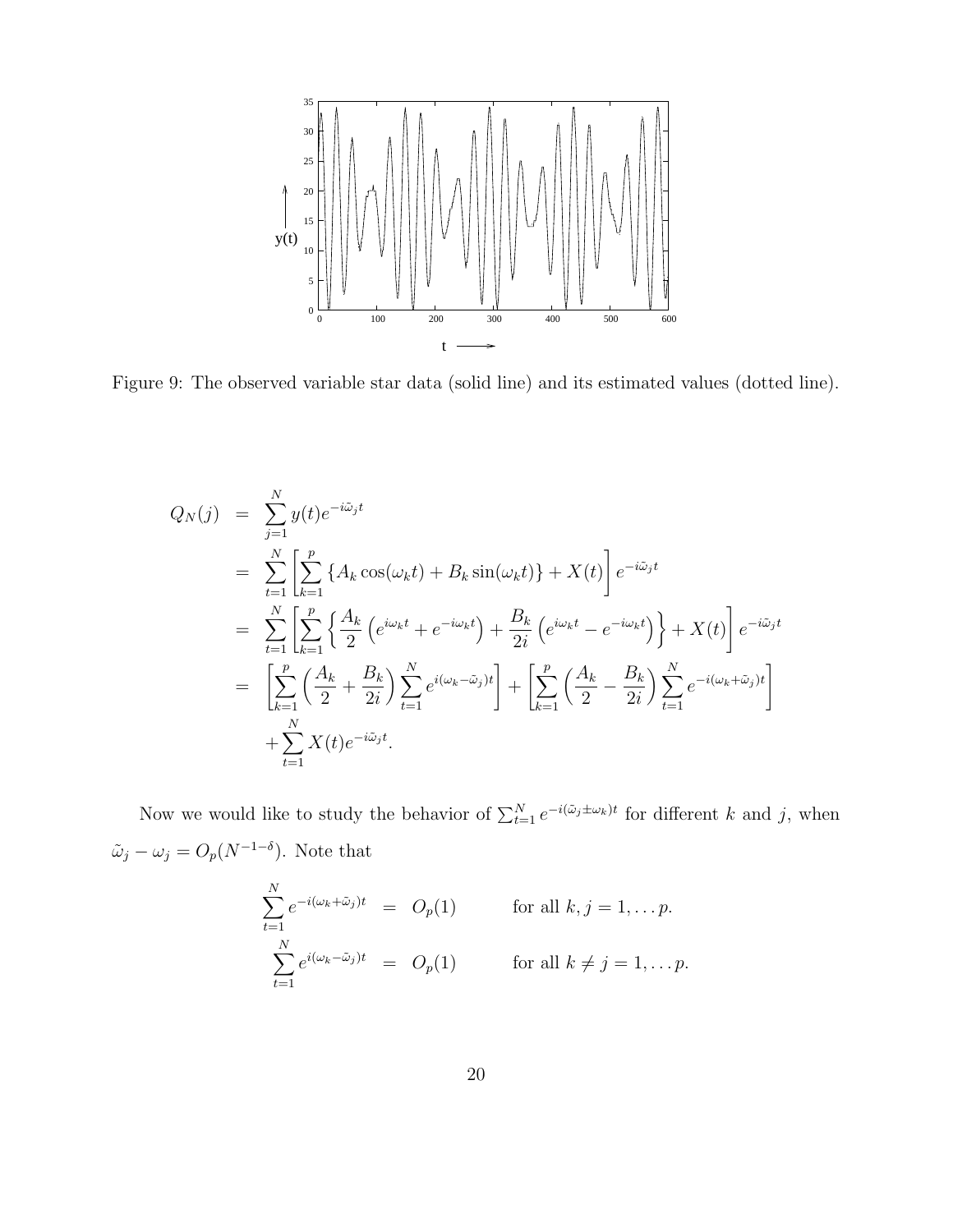and

$$
\sum_{t=1}^{N} e^{i(\omega_j - \tilde{\omega}_j)t} = N + i(\omega_j - \tilde{\omega}_j) \sum_{t=1}^{N} e^{i(\omega_j - \omega_j^*)t}
$$

$$
= N + O_p(N^{-1-\delta})O_p(N^2)
$$

$$
= N + O_p(N^{1-\delta}),
$$

where,  $\omega_j^*$  is a point between  $\omega_j$  and  $\tilde{\omega}_j$ . Choose L large enough, such that  $L\delta > 1$ . Therefore, using Taylor series approximation of  $e^{-i\tilde{\omega}_j t}$  up to L-th order terms

$$
\sum_{t=1}^{N} X(t)e^{-i\tilde{\omega}_j t} = \sum_{k=-\infty}^{\infty} a(k) \sum_{t=1}^{N} e(t-k)e^{-i\tilde{\omega}_j t}
$$
  
\n
$$
= \sum_{k=-\infty}^{\infty} a(k) \sum_{t=1}^{N} e(t-k)e^{-i\omega_j t}
$$
  
\n
$$
+ \sum_{k=-\infty}^{\infty} a(k) \sum_{l=1}^{L-1} \frac{(-i(\tilde{\omega}_j - \omega_j))^l}{l!} \sum_{t=1}^{N} e(t-k)t^l e^{-i\omega_j t}
$$
  
\n
$$
+ \sum_{k=-\infty}^{\infty} a(k) \frac{\theta(N(\tilde{\omega}_j - \omega_j))^L}{L!} \sum_{t=1}^{N} |e(t-k)|,
$$

here  $|\theta| < 1$ . Since  $\sum_{k=-\infty}^{\infty} |a(k)| < \infty$ ,

$$
\sum_{t=1}^{N} X(t)e^{-i\tilde{\omega}_j t} = O_p(N^{\frac{1}{2}}) + \sum_{l=1}^{L-1} \frac{O_p(N^{-(1+\delta)l})}{l!} O_p(N^{l+\frac{1}{2}}) + O_p((N \cdot N^{-1-\delta})^L \cdot N)
$$
  
=  $O_p(N^{\frac{1}{2}}) + O_p(N^{\frac{1}{2}+\delta-L\delta}) + O_p(N^{1-L\delta}) = O_p(N^{\frac{1}{2}}).$ 

Therefore,

$$
Q_N(j) = \left(\frac{A_j}{2} + \frac{B_j}{2i}\right) \left(N + O_p(N^{1-\delta})\right) + O_p(1) + O_p(N^{\frac{1}{2}})
$$
  
=  $\frac{N}{2} \left[ (A_j - iB_j) + O_p(N^{-\delta}) \right]$  as  $\delta \in \left(0, \frac{1}{2}\right]$ .

$$
P_N(j) = \sum_{t=1}^N y(t) \left( t - \frac{N}{2} \right) e^{-i\tilde{\omega}_j t}
$$
  
= 
$$
\frac{1}{2} \sum_{k=1}^p A_k \sum_{t=1}^N \left( t - \frac{N}{2} \right) \left[ e^{i(\omega_k - \tilde{\omega}_j)t} + e^{-i(\omega_k + \tilde{\omega}_j)t} \right]
$$
  
+ 
$$
\frac{1}{2i} \sum_{k=1}^p B_k \sum_{t=1}^N \left( t - \frac{N}{2} \right) \left[ e^{i(\omega_k - \tilde{\omega}_j)t} - e^{-i(\omega_k + \tilde{\omega}_j)t} \right]
$$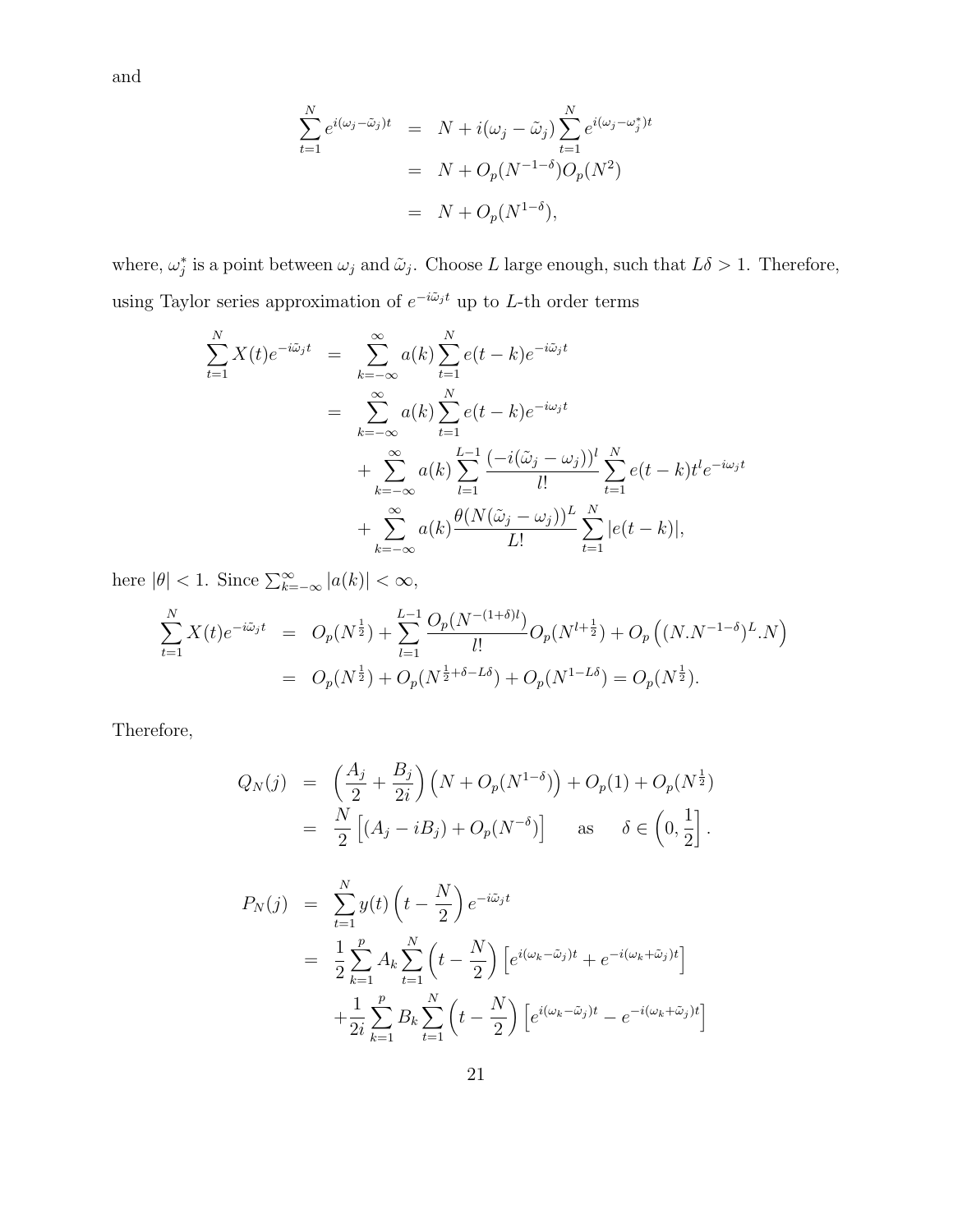$$
+\sum_{t=1}^{N} X(t) \left(t - \frac{N}{2}\right) e^{-i\tilde{\omega}_j t}
$$
  
= 
$$
\sum_{k=1}^{p} \left[ \left(\frac{A_k}{2} + \frac{B_k}{2i}\right) \sum_{t=1}^{N} \left(t - \frac{N}{2}\right) e^{i(\omega_k - \tilde{\omega}_j)t} \right]
$$
  

$$
\sum_{k=1}^{p} \left[ \left(\frac{A_k}{2} - \frac{B_k}{2i}\right) \sum_{t=1}^{N} \left(t - \frac{N}{2}\right) e^{-i(\omega_k + \tilde{\omega}_j)t} \right]
$$
  

$$
+\sum_{t=1}^{N} X(t) \left(t - \frac{N}{2}\right) e^{-i\tilde{\omega}_j t}.
$$

Since for  $k, j = 1, \ldots, p$ 

$$
\sum_{t=1}^{N} \left( t - \frac{N}{2} \right) e^{-i(\omega_k + \tilde{\omega}_j)t} = O_p(N) \quad \text{for all} \quad k, j,
$$
  

$$
\sum_{t=1}^{N} \left( t - \frac{N}{2} \right) e^{i(\omega_k - \tilde{\omega}_j)t} = O_p(N) \quad \text{for} \quad k \neq j,
$$

and

$$
\sum_{t=1}^{N} \left( t - \frac{N}{2} \right) e^{i(\omega_j - \tilde{\omega}_j)t} = \sum_{t=1}^{N} \left( t - \frac{N}{2} \right) + i(\omega_j - \tilde{\omega}_j) \sum_{t=1}^{N} \left( t - \frac{N}{2} \right) t
$$
  

$$
- \frac{(\omega_j - \tilde{\omega}_j)^2}{2!} \sum_{t=1}^{N} \left( t - \frac{N}{2} \right) t^2
$$
  

$$
- \frac{i(\omega_j - \tilde{\omega}_j)^3}{3!} \sum_{t=1}^{N} \left( t - \frac{N}{2} \right) t^3 e^{i(\omega_j - \omega_j^*)t}
$$
  

$$
= \frac{N}{2} + i(\omega_j - \tilde{\omega}_j) \frac{N(N+1)(N+2)}{12}
$$
  

$$
- \frac{(\omega_j - \tilde{\omega}_j)}{24} N^2 (N+1)(N+2) O_p(N^{-1-\delta})
$$
  

$$
- \frac{i}{6} (\omega_j - \tilde{\omega}_j) O_p(N^{-2-2\delta}) O_p(N^5)
$$
  

$$
= O(N) + i(\omega_j - \tilde{\omega}_j) O_p(N^3) + (\omega_j - \tilde{\omega}_j) O_p(N^{3-\delta})
$$
  

$$
+ i(\omega_j - \tilde{\omega}_j) O_p(N^{3-2\delta})
$$
  

$$
= O(N) + i(\omega_j - \tilde{\omega}_j) N^3 \left[ O_p(1) + O_p(N^{-\delta}) + O_p(N^{-2\delta}) \right],
$$

where,  $\omega_j^*$  is a point between  $\omega_j$  and  $\tilde{\omega}_j$ . Moreover,

$$
\sum_{t=1}^{N} X(t) \left( t - \frac{N}{2} \right) e^{-i \tilde{\omega}_j t} = \sum_{k=-\infty}^{\infty} a(k) \sum_{t=1}^{N} e(t-k) \left( t - \frac{N}{2} \right) e^{-i \tilde{\omega}_j t}
$$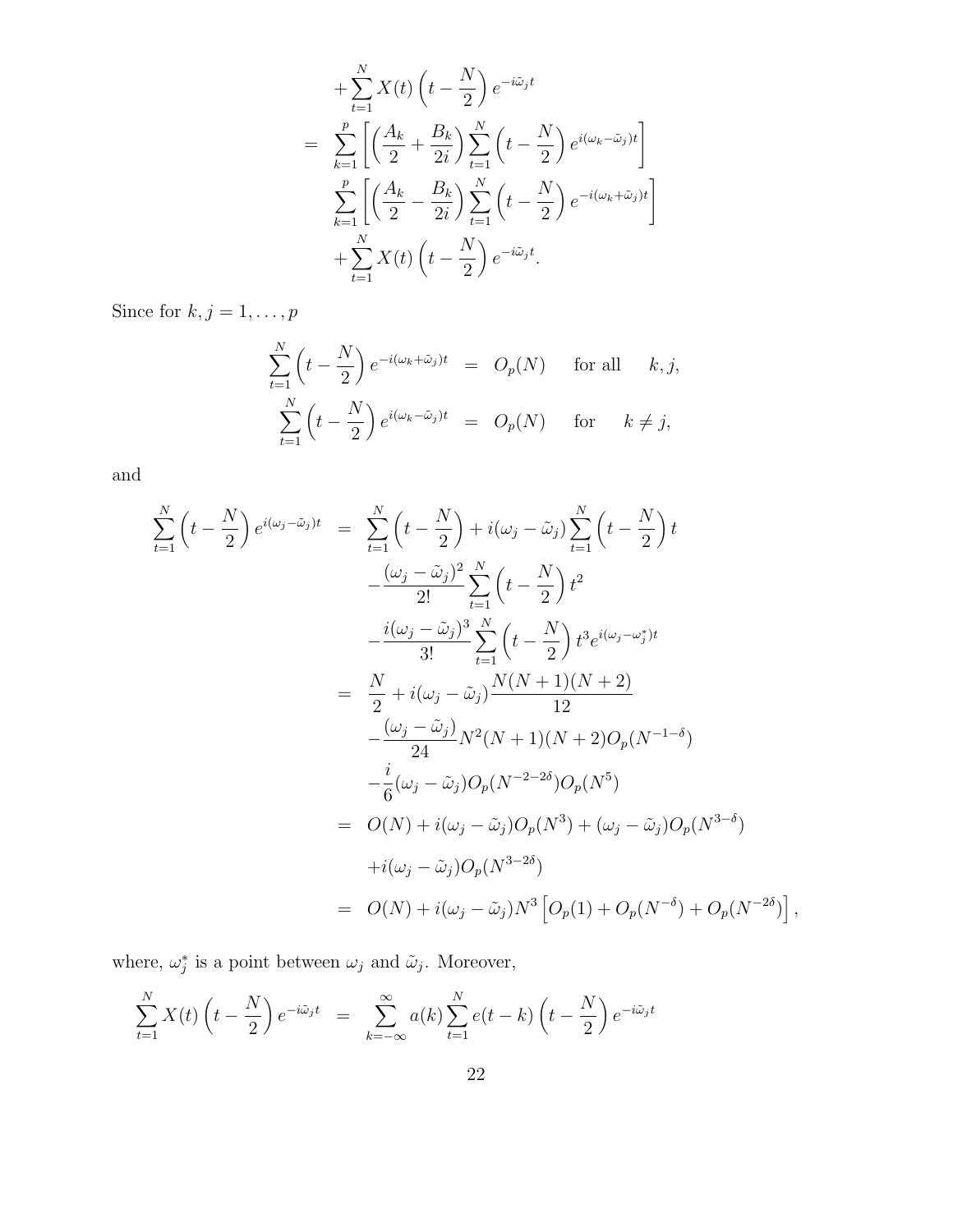$$
= \sum_{k=-\infty}^{\infty} a(k) \sum_{t=1}^{N} e(t-k) \left(t - \frac{N}{2}\right) e^{-i\omega_j t} + \sum_{k=-\infty}^{\infty} a(k) \sum_{l=1}^{L-1} \frac{(-i(\tilde{\omega}_j - \omega_j))^l}{l!} \sum_{t=1}^{N} t^l \left(t - \frac{N}{2}\right) e(t-k) e^{-i\omega_j t} + \sum_{k=-\infty}^{\infty} a(k) \frac{\theta(N(\tilde{\omega}_j - \omega_j))^L}{L!} \sum_{t=1}^{N} \left(t - \frac{N}{2}\right) |e(t-k)| \n\text{here } |\theta| \le 1 = \sum_{k=-\infty}^{\infty} a(k) \sum_{t=1}^{N} e(t-k) \left(t - \frac{N}{2}\right) e^{-i\omega_j t} + \sum_{k=-\infty}^{\infty} a(k) \sum_{l=1}^{L-1} \frac{O_p(N^{-(1+\delta)t})}{l!} O_p(N^{l+\frac{3}{2}}) + \sum_{k=-\infty}^{\infty} a(k) O_p(N^{-L\delta}) O_p(N^{\frac{5}{2}}) = \sum_{k=-\infty}^{\infty} a(k) \sum_{t=1}^{N} e(t-k) \left(t - \frac{N}{2}\right) e^{-i\omega_j t} + \sum_{k=-\infty}^{\infty} a(k) O_p(N^{\frac{5}{2}-L\delta}).
$$

$$
P_N(j) = \sum_{k=-\infty}^{\infty} a(k) \sum_{t=1}^N e(t-k) \left( t - \frac{N}{2} \right) e^{-i\omega_j t} + \sum_{k=-\infty}^{\infty} a(k) O_p(N^{\frac{5}{2}-L\delta})
$$
  
-i $\frac{N^3}{24} (\tilde{\omega}_j - \omega_j) (A_j - iB_j) (1 + O_p(N^{-\delta})).$ 

Therefore,

$$
\hat{\omega}_{j} = \tilde{\omega}_{j} + \frac{12}{N^{2}} \operatorname{Im} \left( \frac{P_{N}(j)}{Q_{N}(j)} \right)
$$
\n
$$
= \tilde{\omega}_{j} + \frac{12}{N^{2}} \operatorname{Im} \left[ \frac{\sum_{k=-\infty}^{\infty} a(k) \sum_{t=1}^{N} e(t-k) \left( t - \frac{N}{2} \right) e^{-i\omega_{j}t} + O_{p}(N^{\frac{5}{2}-L\delta})}{\frac{N}{2} \left[ (A_{j} - iB_{j}) + O_{p}(N^{-\delta}) \right]} -i \frac{N^{3}}{2} \left[ (\tilde{A}_{j} - iB_{j}) + O_{p}(N^{-\delta}) \right] \frac{\frac{N^{3}}{2} \left[ (A_{j} - iB_{j}) + O_{p}(N^{-\delta}) \right]}{\frac{N}{2} \left[ (A_{j} - iB_{j}) + O_{p}(N^{-\delta}) \right]} \right]
$$
\n
$$
= \omega_{j} + O_{p}(N^{-\delta}) (\tilde{\omega}_{j} - \omega_{j}) + \frac{24}{N^{3}} \operatorname{Im} \left[ \frac{\sum_{k=-\infty}^{\infty} a(k) \sum_{t=1}^{N} e(t-k) \left( t - \frac{N}{2} \right) e^{-i\omega_{j}t}}{A_{j} - iB_{j}} \right] (19)
$$

Now

Im 
$$
\left[ \frac{\sum_{k=-\infty}^{\infty} a(k) \sum_{t=1}^{N} e(t-k) \left( t - \frac{N}{2} \right) e^{-i\omega_j t}}{A_j - iB_j} \right]
$$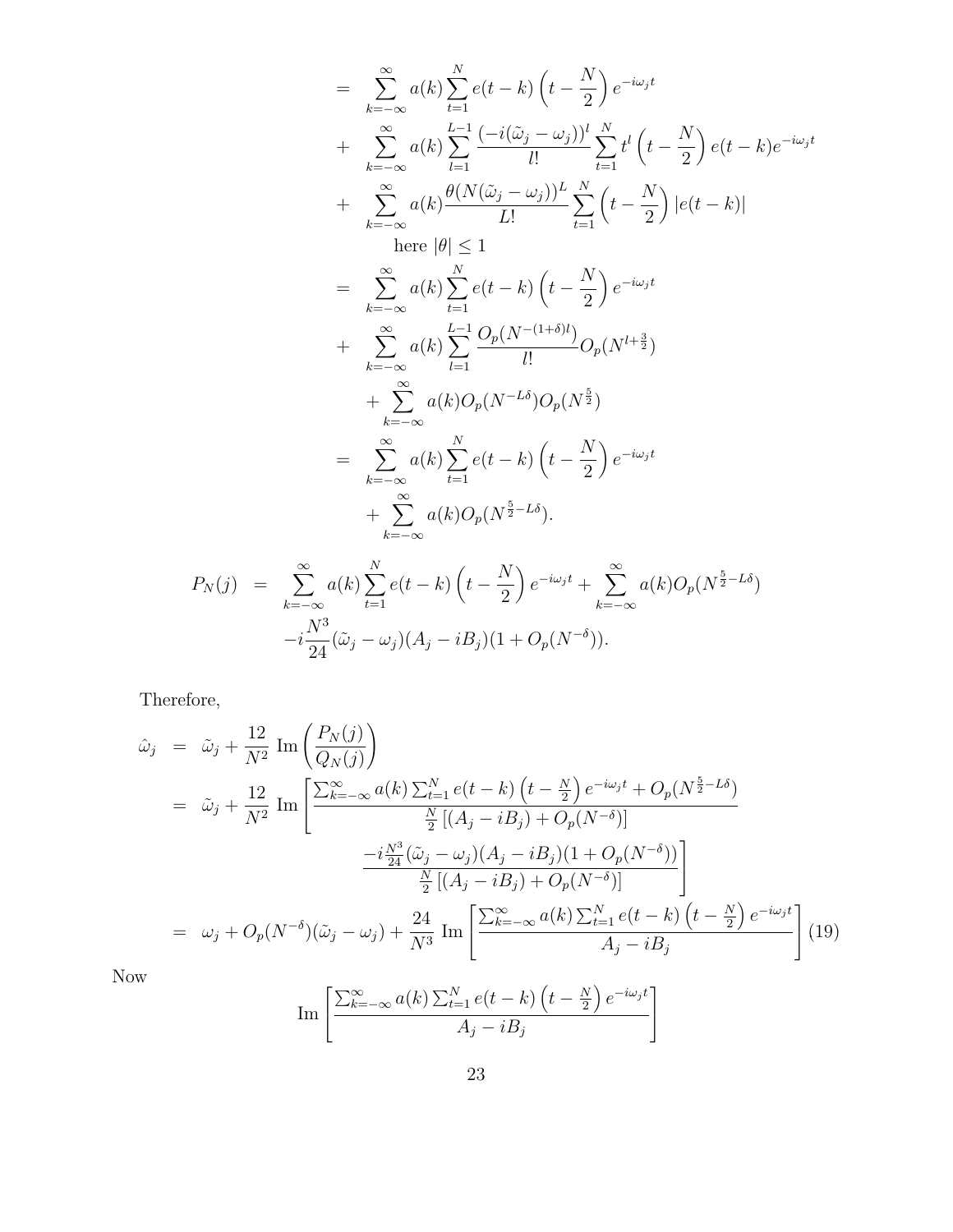$$
= \frac{1}{A_j^2 + B_j^2} \left[ -A_j \sum_{k=-\infty}^{\infty} a(k) \sum_{t=1}^N e(t-k) \left( t - \frac{N}{2} \right) \sin(\omega_j t) \right]
$$
  
+ 
$$
\frac{1}{A_j^2 + B_j^2} \left[ B_j \sum_{k=-\infty}^{\infty} a(k) \sum_{t=1}^N e(t-k) \left( t - \frac{N}{2} \right) \cos(\omega_j t) \right]
$$
  
= 
$$
\frac{1}{A_j^2 + B_j^2} \times
$$
  

$$
\left[ -A_j \sum_{k=-\infty}^{\infty} a(k) \sum_{t=1}^N e(t-k) \left( t - \frac{N}{2} \right) \left\{ \sin(\omega_j (t-k)) \cos(k\omega_j) + \cos(\omega_j (t-k) \sin(k\omega_j) \right\} \right]
$$
  
+ 
$$
B_j \sum_{k=-\infty}^{\infty} a(k) \sum_{t=1}^N e(t-k) \left( t - \frac{N}{2} \right) \left\{ \cos(\omega_j (t-k)) \cos(k\omega_j) - \sin(\omega_j (t-k) \sin(k\omega_j) \right\} \right]
$$
  
= 
$$
X_j \quad \text{(say)}.
$$

Note that

$$
\text{Var}\left(\frac{24}{N^{\frac{3}{2}}}X_j\right) = 24\sigma^2 \frac{|\sum_{k=-\infty}^{\infty} a(k)e^{-ik\omega_j}|^2}{(A_j^2 + B_j^2)} = 24\sigma^2 \frac{c_j}{\rho_j}; \quad j = 1, \dots, p,
$$
 (20)

and for  $j \neq k$ ,

$$
Cov\left[\frac{24}{N^{\frac{3}{2}}}X_j, \frac{24}{N^{\frac{3}{2}}}X_k\right] \to 0.
$$
\n(21)

Therefore, if  $\tilde{\omega}_j - \omega_j = O_p(N^{-1-\delta})$  and  $\delta \leq \frac{1}{4}$  $\frac{1}{4}$ , then from (19),  $\hat{\omega}_j - \omega_j = O_p(N^{-1-2\delta})$ . If  $\delta \in \left(\frac{1}{4}\right)$  $\frac{1}{4}$ ,  $\frac{1}{2}$  $\frac{1}{2}$ , then from (19)-(21) and using the Central Limit Theorem of the linear process (Fuller; 1976, page 251, see also Hannan (1971) and Kundu (1997)), it follows that  $N^{\frac{3}{2}}(\hat{\omega} \omega) \rightarrow \mathcal{N}_p(\mathbf{0}, 24\sigma^2 \mathbf{\Sigma}).$ 

## References

[1] Bai, Z. D., Rao, C. R., Chow, M. and Kundu, D. (2003), "An efficient algorithm for estimating the parameters of superimposed exponential signals", Journal of Statistical Planning and Inference, vol. 110, 23-34.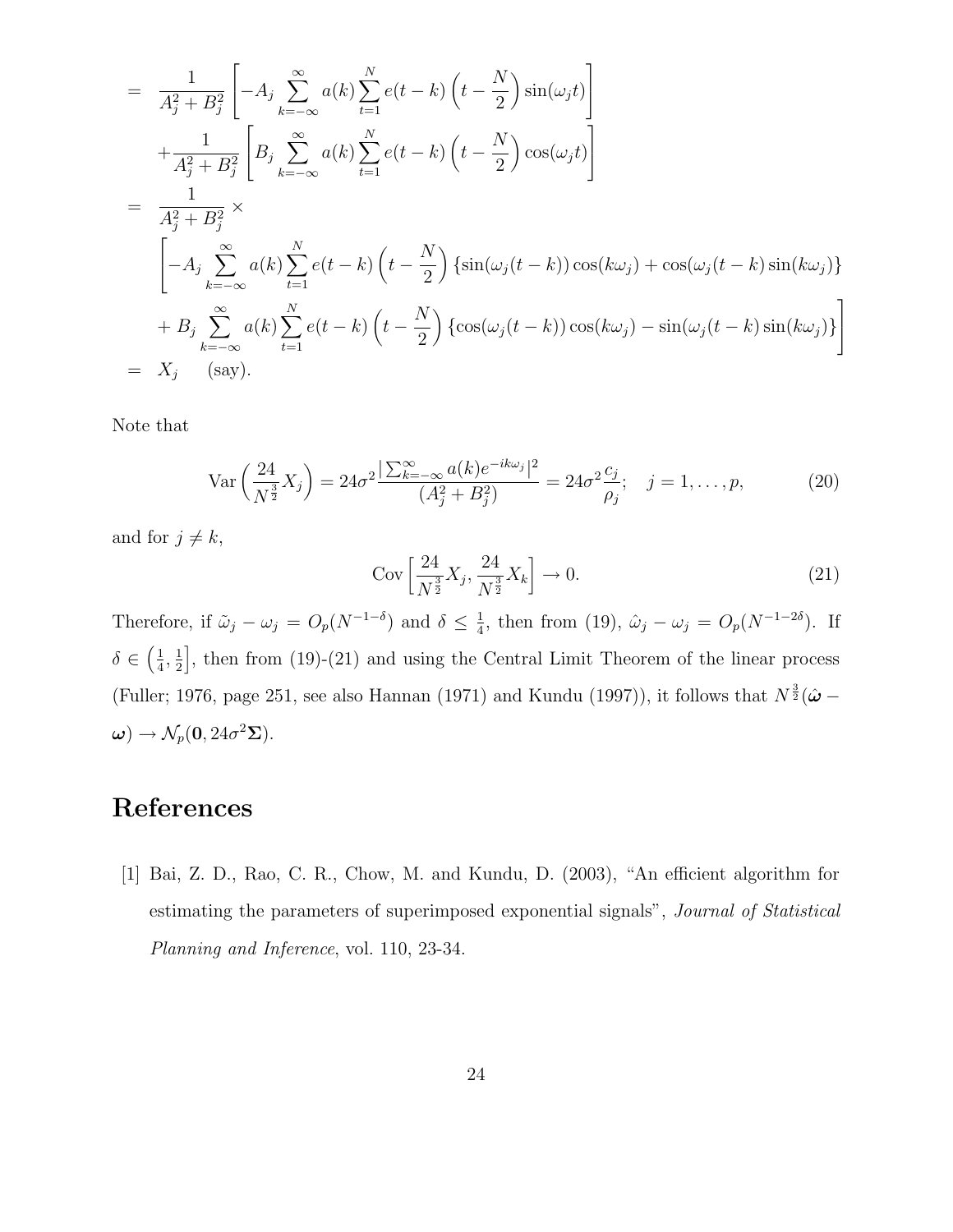- [2] Bresler, Y. and Macovski (1988), "Exact maximum likelihood parameter estimation of superimposed exponential signals in noise", IEEE Transactions on Acoustics Speech and Signal Processing, vol. 34, 1081-1089.
- [3] Brillinger, D. (1987), "Fitting cosines: Some procedures and some physical examples", Applied Probability, Stochastic Process and Sampling Theory, Ed. I.B. MacNeill and G. J. Umphrey, 75-100, dordrecht: Reidel.
- [4] Chan, Y. T., Lavoie, J. M. M. and Plant, J. B. (1981), "A parameter estimation approach to estimation of frequencies of sinusoids", IEEE Trans. Acoust. Speech and Signal Processing, ASSP-29, 214-219.
- [5] Fisher, R. A. (1929), "Tests of significance in Harmonic Analysis", Proc. Royal Soc. London, Ser. A, 125, 54-59.
- [6] Fuller, W. A. (1976), Introduction to Statistical Time Series, John Wiley and Sons, New York.
- [7] Hannan, E. J. (1971), "Non-linear time series regression", Jour. Appl. Prob., Vol. 8, 767-780.
- [8] Kay, S. M. and Marple, S. L. (1981), "Spectrum analysis- a modern perspective", Proc. IEEE, vol. 69, 1380-1419.
- [9] Kumaresan, R., Scharf, L. L. and Shaw, A. K. (1986), "An algorithm for poll-zero modeling and spectral analysis", IEEE Transaction on Acoustics Speech and Signal Processing, vol. 34, 637-640.
- [10] Kundu, D. (1997), "Asymptotic theory of the least squares estimators of sinusoidal signals", Statistics, Vol. 30, No. 3, 221-238.